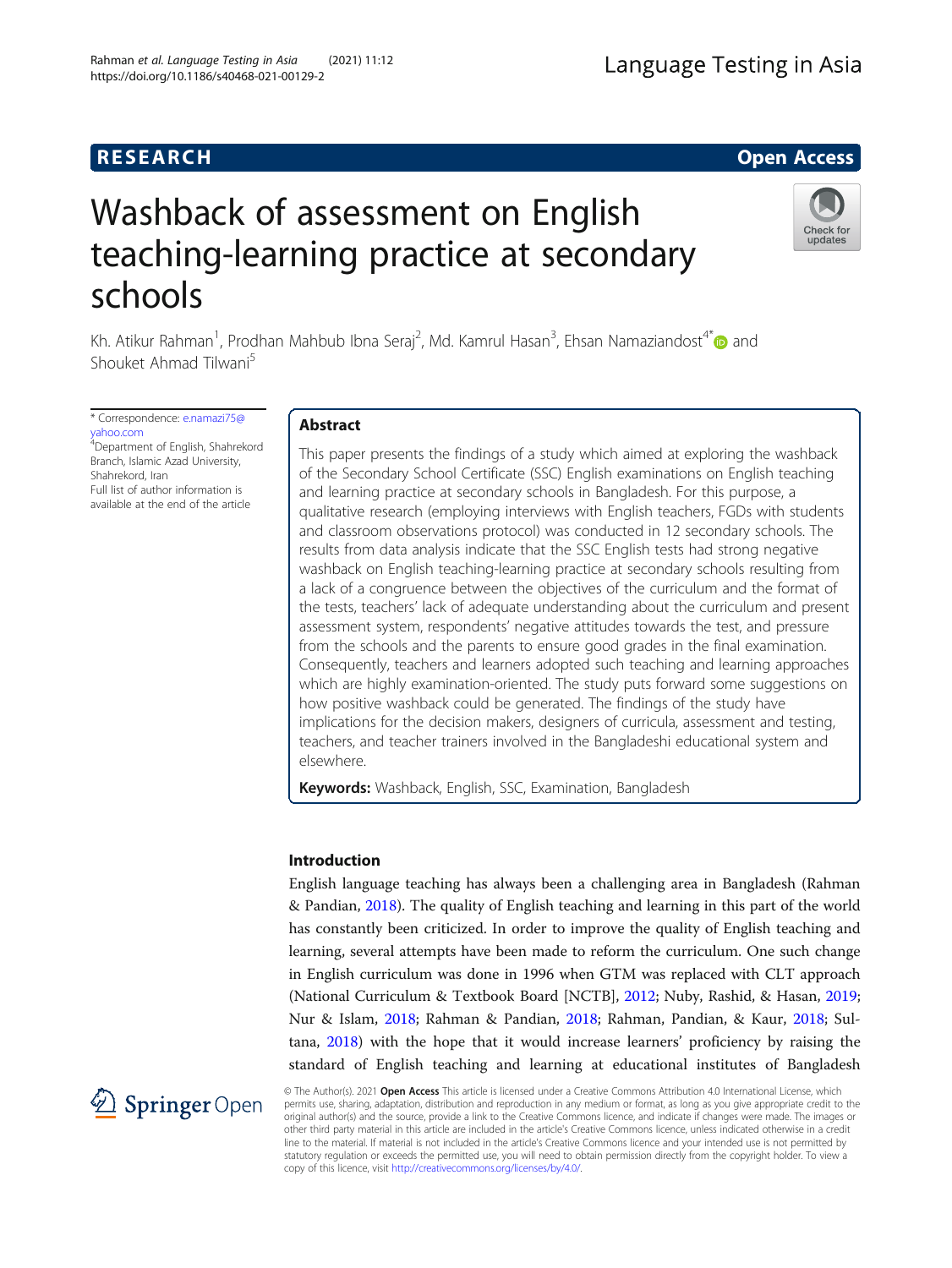(Hamid & Baldauf, [2008;](#page-21-0) Rahman, [2012](#page-22-0); Roshid, [2009\)](#page-22-0). But unfortunately, regardless of various attempts of curriculum reforms, several recent studies (Al Amin & Greenwood, [2018](#page-20-0); Hoque, [2016;](#page-21-0) Maniruzzaman & Hoque, [2010](#page-21-0); Rahman et al., [2019](#page-22-0)) confirm that there is a very insignificant change in teaching and learning process in the English classrooms. Teachers do not show positive attitudes towards CLT (Rahman et al., [2019](#page-22-0); Selim & Mahboob, [2001](#page-22-0)), and our students are always in the move to pass in the test (Rasul, [2014\)](#page-22-0).

Among other reasons, the lack of a concordance between the high-stakes public examinations such as SSC, HSC (Higher Secondary Certificate), the syllabus, their (teachers) notions about the process of learning, and the teaching method (Quader, [2001](#page-22-0); Rahman et al., [2019\)](#page-22-0) stands in the way of creating a teaching-learning environment which can foster students' learning. High-stakes public examinations (e.g., IELTS, TOEFL, SSC, HSC examinations) are commonly attributed to influence language teaching and learning in the classroom and beyond (Barnes, [2016;](#page-20-0) Hayes & Read, [2004](#page-21-0); Hoque, [2011](#page-21-0); Sultana, [2019](#page-22-0)). This phenomenon (the effect of high-stakes test on teaching and learning) is popularly termed as "washback".

#### Research gap

Although it is a widely held notion that washback (i.e., positive or negative effects of a test on teaching and learning) exists, we should not consider it an automatic effect of any test or examination (Spratt, [2005\)](#page-22-0). Hence, studies suggest that each test or exam (especially high-stake ones) demands a tailor-made study on boarding multiple stakeholders (such as teachers and students) to detect its washback effect (Cheng, Andrews, & Yu, [2011;](#page-20-0) Fulcher & Davidson, [2007;](#page-21-0) Spratt, [2005\)](#page-22-0). Besides, there is a lack of sufficient evidence to confirm its existence and especially the nature of its effect in the context of the current study (Nuby et al., [2019;](#page-21-0) Nur & Islam, [2018;](#page-21-0) Rahman et al., [2018](#page-22-0); Sultana, [2019\)](#page-22-0). Literature indicates that there are certain shortcomings in the field of language testing in Bangladesh with regard to washback: paucity of empirical studies and lack of students' perspectives in the washback studies (Ali & Hamid, [2020](#page-20-0); Nuby et al., [2019](#page-21-0); Rahman et al., [2019](#page-22-0), [2018](#page-22-0); Sultana, [2019\)](#page-22-0). Moreover, previous researchers of the current context suggested future researchers to evaluate the contents of the tests while studying washback (see Rahman et al., [2019](#page-22-0); Sultana, [2018](#page-22-0)). Through this present washback study, we made an effort to contribute to these three areas.

#### Theoretical framework

Understandably, if classroom teaching refers to the instructional and pedagogical synchronization between students and teachers, which creates learning through interaction, testing and assessment is an influential tool that examines what the students are learning in the classroom (Tayeb, Aziz, & Ismail, [2014](#page-22-0)). On the other hand, since learning is acknowledged as the ultimate target of teaching, and testing as a dominant tool to measure the attainment of that target, the existence of tests' effect on teaching and learning process cannot be denied (Saif, [1999](#page-22-0)). This effect of language testing on language teaching and learning (e.g., Brown, [2004;](#page-20-0) Cheng, [2005;](#page-20-0) Cheng & Curtis, [2004](#page-21-0); Fulcher & Davidson, [2007](#page-21-0); McNamara, [2000](#page-21-0)) is termed as washback (e.g., Alderson & Wall, [1993;](#page-20-0) Bailey, [1996](#page-20-0)) or backwash (e.g., Hughes, [1993\)](#page-21-0). Furthermore, this effect can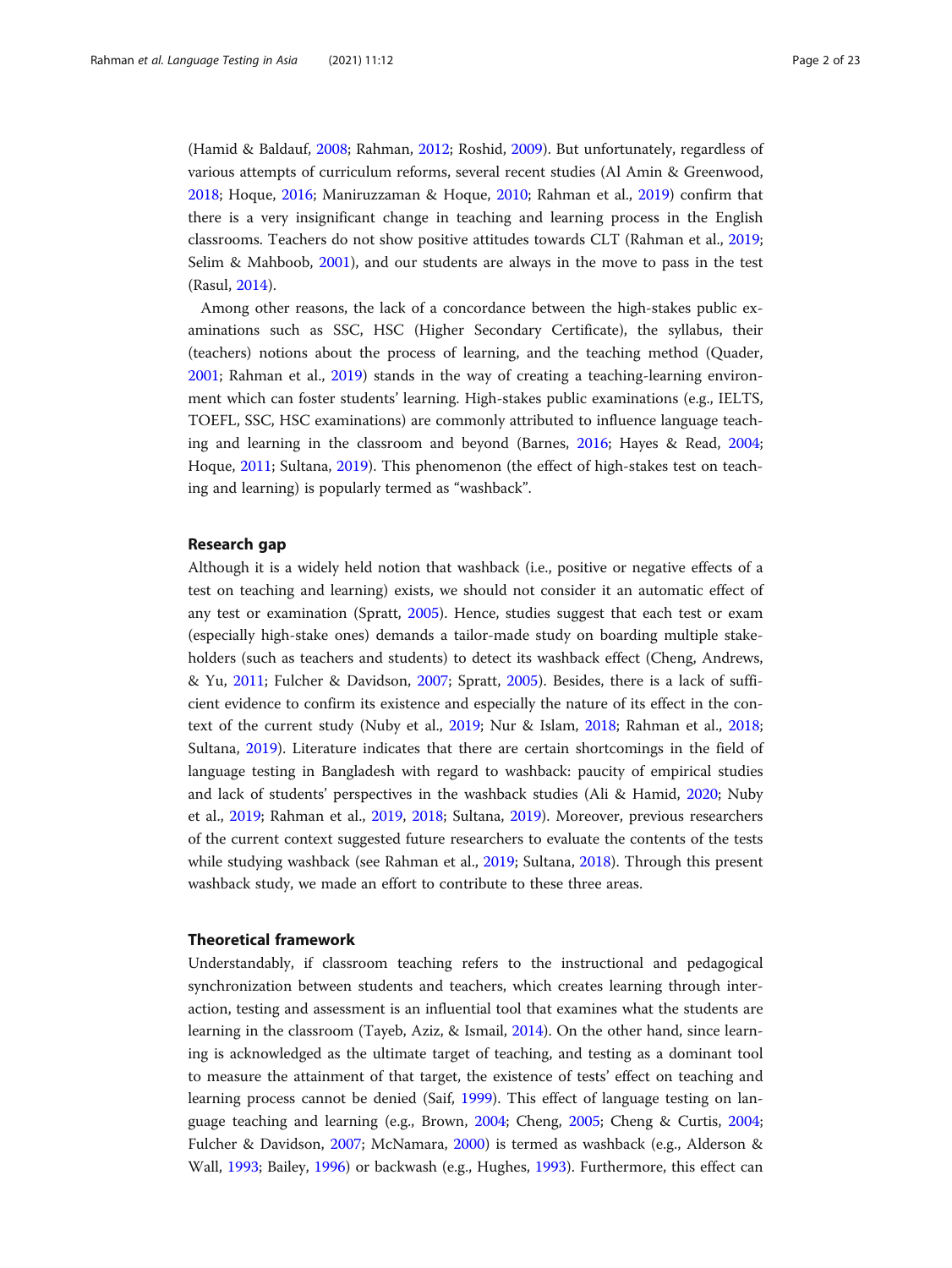be observed in the classroom referring to micro-level of language teaching and learning (Cheng, Sun, & Ma, [2015;](#page-21-0) McNamara, [2000](#page-21-0); Wall, [2005;](#page-22-0) Watanabe, [2004\)](#page-22-0).

Washback of testing is commonly observed as either positive or negative. It has to do with fostering or hindering the achievement of curricular objectives. When teaching the intended curriculum becomes the same as teaching to a particular test, it is said to have positive washback effect of that particular test (Taylor, [2005](#page-22-0)). On the contrary, when there is incongruence between the curricular objectives and the focus of the test, which encourages teachers and learners to narrowing the curriculum in favor of the test format, it is said to have negative washback effect of that particular test (Brown, [2004](#page-20-0)).

According to Alderson and Wall [\(1993\)](#page-20-0), washback compels teachers and students to do what "they would not necessarily otherwise do" (p. 117). Not only this, this effect of tests is not limited to classrooms only, rather goes beyond the language classroom influencing the school, the community, and the entire educational system. This effect is termed as test impact (Andrews, [2004](#page-20-0); McNamara, [2000](#page-21-0); Odo, [2012](#page-21-0)). This happens when tests have wider effects on language teaching and learning in a high-stakes situation (e.g., in our case, the SSC examination)—when the test is used to stratify students and schools or even the national education systems.

A high-stake testing indicates those tests the results of which affect the students directly since these results are the basis of making important decisions about the students, in particular, and the schools as a whole (Cheng, [2005;](#page-20-0) Dong, [2020;](#page-21-0) Qi, [2005\)](#page-21-0). It creates pressure on the teachers to ensure that students score high in the test and consequently, encouraging some teachers to skip the contents and tasks that are not included in the examination and narrow the curriculum, and thus, teachers grow negative attitudes towards standardized high-stakes testing (Smith, [1991\)](#page-22-0). High-stakes test typically leads teachers to teaching the test and teaching to the test. The former phenomenon encourages gathering ideas of what test questions will be and accordingly teaching the required answers to the learners. Such practice cannot encourage learning; rather, it is thoroughly dishonest and hence can be termed as *cheating*. On the other hand, the latter phenomenon encourages locating the concept that will be assessed and teaching these concepts to learners (Sukyadi & Mardiani, [2011\)](#page-22-0).

Alderson and Wall ([1993](#page-20-0)) developed 15 washback hypotheses according to what is influenced by a test: attitudes, teaching, learning, content, degree, sequence, rate, depth, and also the proportion of teachers or learners. Following Hughes's trichotomy model (Hughes, [1993](#page-21-0) cited in Bailey, [1996\)](#page-20-0), any washback study can also be carried out by focusing on participants (learners, teachers, material and content developers, publishers), process (participants' actions towards learning, for example, syllabus design, the development of materials, and teaching methods), and products (what is learned and the quality of learning). 3Ps, the abbreviation, coined by Saville [\(2009\)](#page-22-0) denotes these 3 main washback factors (participants, processes, and products).

#### Studies on washback

Since the publication of the phenomenal work of Alderson and Wall ([1993\)](#page-20-0), a large number of washback studies were conducted around the world, although only a few washback studies (Al Amin & Greenwood, [2018](#page-20-0); Ali & Hamid, [2020;](#page-20-0) Hoque, [2011](#page-21-0), [2016](#page-21-0); Maniruzzaman, [2012](#page-21-0); Maniruzzaman & Hoque, [2010](#page-21-0); Sultana, [2019\)](#page-22-0) conducted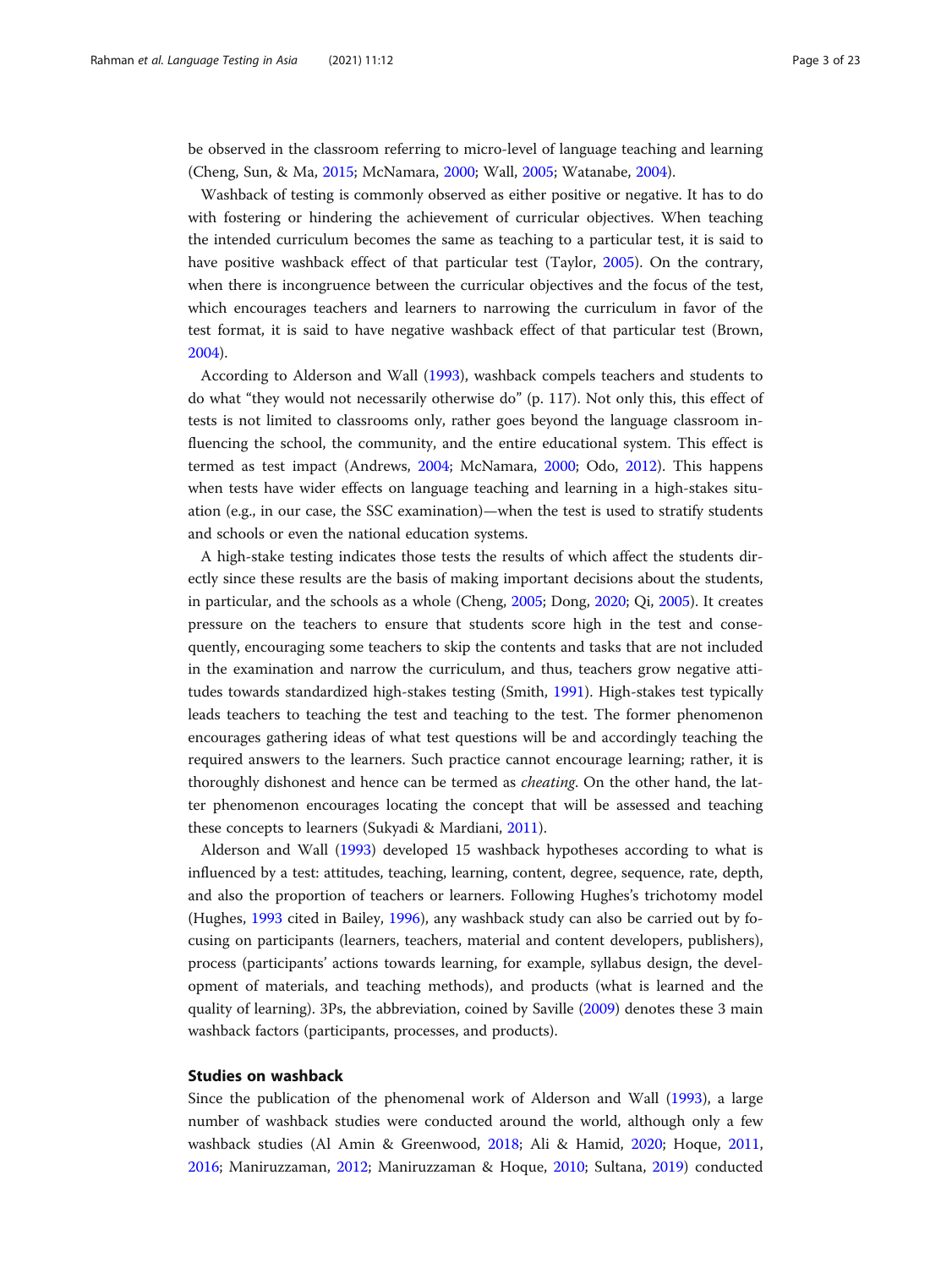in different education levels (SSC and HSC) were found in Bangladesh. These washback studies conducted in Bangladesh and elsewhere explored various aspects related to washback of high-stakes tests. For example, the study of Orafi and Borg [\(2009](#page-21-0)) explored that Libyan secondary English teachers struggled to execute their instructional practice as suggested by the curriculum and concluded that the reason behind this failure was the gap between the orientation of the curriculum and that of the examination system. On the contrary, in light of other studies (Chen, [2002;](#page-20-0) Hoque, [2011](#page-21-0); Orafi & Borg, [2009\)](#page-21-0), it can be said that negative washback of the examination also resulted from teachers' lack of understanding and awareness of curricular goals. Chen ([2002](#page-20-0)) explored that teachers' lack of sufficient knowledge of and understanding about the objectives of the prescribed curriculum encouraged them to be test-oriented.

Amengual-Pizarro [\(2009](#page-20-0)) and Stecher, Chun, and Barron [\(2004\)](#page-22-0) found that the teaching methods and approaches of the teachers were influenced by the test. These studies explored that teachers changed their teaching methods and approaches to suit the requirements of the test. The findings received from previous studies (Hoque, [2011](#page-21-0); Onaiba, [2013;](#page-21-0) Qi, [2005](#page-21-0); Rahman et al., [2019](#page-22-0); Sultana, [2019](#page-22-0)) indicate that in the testoriented classrooms, English teachers taught their students whatever they liked to teach, and English teachers' preference and choice of chapters and topics got priority in the classroom teaching and learning. Other washback studies (e.g., Cheng, [2005;](#page-20-0) Dong, [2018](#page-21-0), [2020;](#page-21-0) Maniruzzaman & Hoque, [2010](#page-21-0); Qi, [2005](#page-21-0)) also explored a strong negative washback of the high-stakes tests on the teachers' selection and teaching of contents. Teachers were found to skip and ignore some of the lessons of the textbook that were less likely to be set in the test (Abu-Alhija, [2007;](#page-20-0) Qi, [2005;](#page-21-0) Rind, Mari, & A., [2019](#page-22-0)). In the study of Watanabe [\(2000](#page-22-0), p. 44), ignoring the curriculum, teachers used different kinds of self-made materials to suit the targeted test. Moreover, the high-stakes tests not only dictated English teaching and learning, but also took the form of curriculum itself, hidden curriculum (Booher-Jennings, [2008;](#page-20-0) Minarechová, [2012](#page-21-0)) for parts of the academic year. Similarly, in several other studies (e.g., Al Amin & Greenwood, [2018](#page-20-0); Han, Dai, & Yang, [2004](#page-21-0); Hayes & Read, [2004;](#page-21-0) Hoque, [2016;](#page-21-0) Rahman et al., [2019](#page-22-0)), both the teachers and students were found to depend highly on commercially produced notes and guidebooks.

The findings of a study conducted by Tsagari ([2006](#page-22-0)) indicated that the feelings, perceptions, and attitudes of students, and their motivation towards language learning were influenced by the test. Xie ([2015](#page-22-0)) studied students' attitudes towards and perceptions of the two changes brought in College English Test (CET) and their effects on their time management, their test preparation approaches, and their test performance. The findings of the study display that students possessed positive attitudes towards the CET associated with more engagement in learning activities as well as test preparation. Cheng, Andrews, and Yu [\(2010\)](#page-20-0) explored a direct connection between the perceptions of students towards test-related learning activities and those of their English levels.

Previous studies (e.g., Abu-Alhija, [2007](#page-20-0); Cheng, [2005\)](#page-20-0) pointed out that tests also affected teachers' feelings, perceptions, and attitudes towards their behavior and classroom practice in a way that they enhance teachers' stress and lower their morale, or else, inspire them to work tougher and embrace innovative techniques and methods to meet the intended objectives of the test. While investigating test effect on respondents' perceptions and teaching material design, Tsagari ([2009](#page-22-0)) found that teachers felt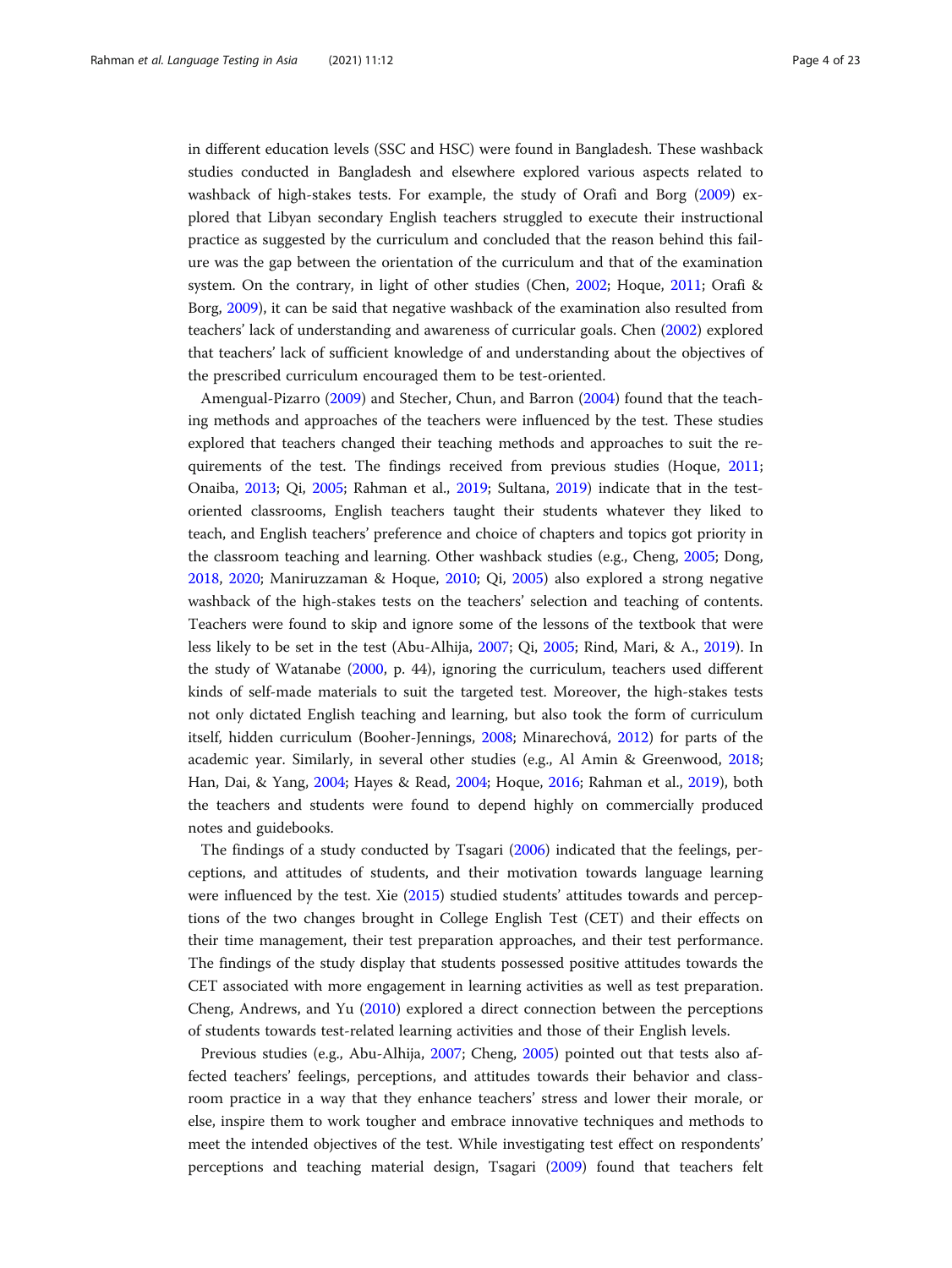anxious, embarrassed, and stressed while they were trying to complete all of the materials prescribed in the syllabus. Moreover, teachers are predominantly pressured by the school authority, their students, and parents to customize their teaching methodologies to suit the test (Hoque, [2011;](#page-21-0) Onaiba, [2013\)](#page-21-0). Consequently, teachers experience "a tension between pedagogical and ethical decisions (Spratt, [2005](#page-22-0); p. 24)".

Watanabe ([2004](#page-22-0)) highlights the importance of context factors in mediating the process of washback. He divided these factors into two categories: micro-context factors (e.g., classroom or school setting) and macro-context factors (e.g., the society). Studies explored that pressure on teachers from external sources (e.g., parents, society) compelled them to bring about instructional differences, particularly when professional success of teachers was measured by students' scores leading to either rewards or sanctions for the teachers (Abu-Alhija, [2007](#page-20-0); Al Amin & Greenwood, [2018;](#page-20-0) Cheng et al., [2010](#page-20-0)).

#### Context of the present study

The study was conducted in a secondary school context in Bangladesh (one of the South Asian countries) with focus on English teaching-learning and testing. English, in Bangladesh, is taught as a mandatory subject from Grades 1 to 10 (at secondary level) and Grades 11–12 (at higher secondary level) (Ali & Hamid, [2020](#page-20-0); Rahman, [2012](#page-22-0)). When students finish Grade 10, they appear at a school-completion national examination, namely, the SSC examination (Ali & Hamid, [2020](#page-20-0)). Their further education depends on the success in this examination (Al Amin & Greenwood, [2018](#page-20-0)). Along with other subjects, they have to sit for two mandatory English tests. These are the following: English 1st Paper and English 2nd Paper. They appear at these two papers on two separate days (Ali & Hamid, [2020\)](#page-20-0). The present research studied washback with regard to these two tests. Table [2](#page-9-0) demonstrates the tasks, and the allocation of marks for the English 1st Paper and English 2nd Paper tests.

#### Objective of the study

The objective of the study is to explore the washback effect of SSC English examinations on English teaching and learning practice at secondary schools in Bangladesh. It explores the three main factors (participants, processes, and products) of washback.

#### Methods

This empirical study was qualitative in its nature and was primarily based on primary data. The qualitative research methodology was adopted because it can better illustrate washback phenomena than quantitative methods (Watanabe, [2004\)](#page-22-0). Since washback of test is unpredictable and contextual (Tsagari & Cheng, [2017\)](#page-22-0), a comprehensive understating of the phenomenon can be gained through conducting research in multiple settings. Hence, data was collected from 12 secondary schools. To conduct the study, the schools were selected following the convenient sampling procedure considering easy access to the schools.

#### Participants

The participants of the study were English teachers and students of the sample schools. Twelve teachers of English were interviewed, having one from each school. Twelve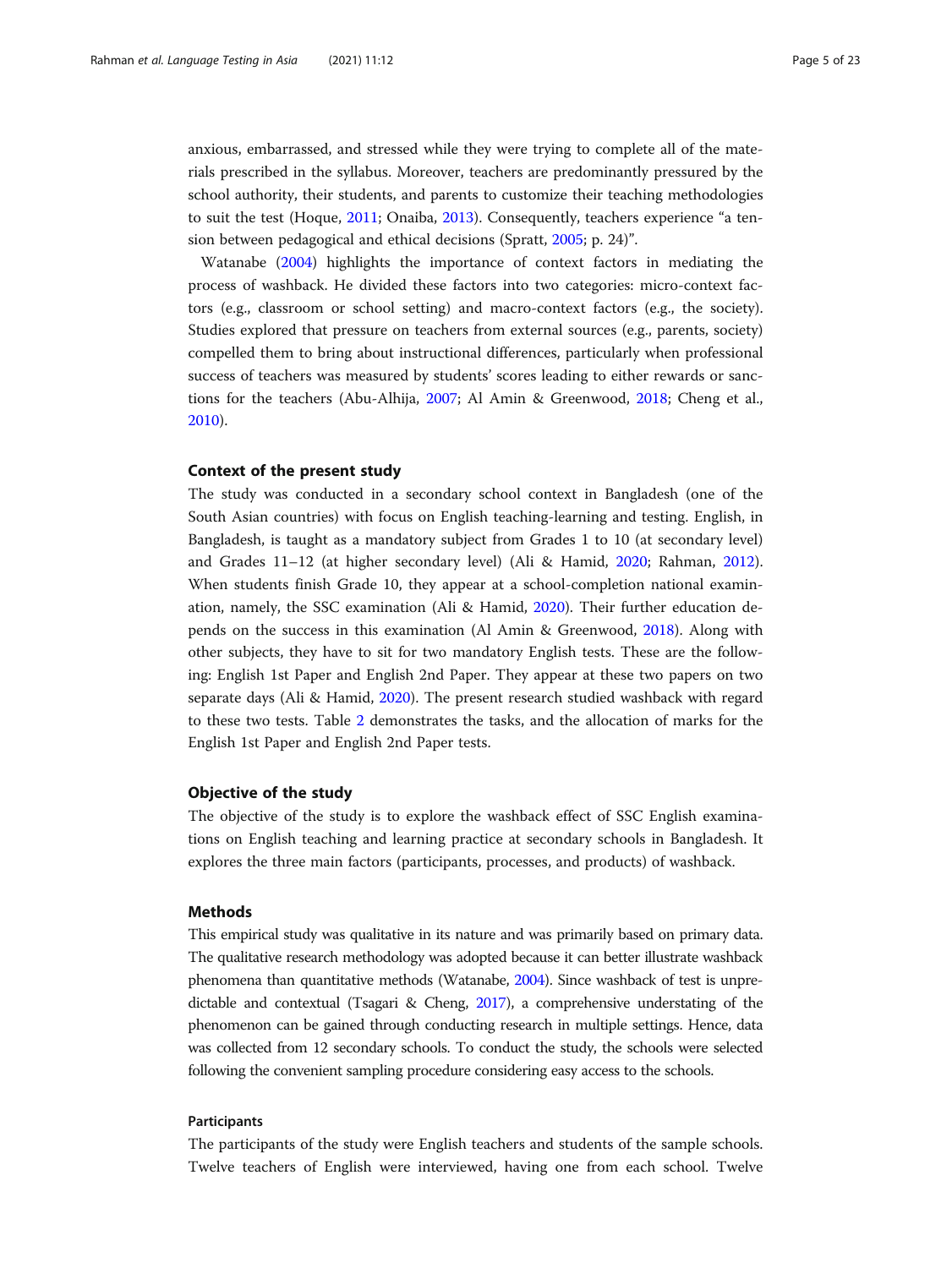FGDs were conducted in 12 schools. Each FGD comprised 9 students. Hence, a total of 108 (12×9) students participated in the study. The teachers and students were selected following the purposive sampling technique. This technique was applied for choosing individuals or groups deliberately not only based on our research questions, but also based on information available about these individuals or groups (Patton, [2015\)](#page-21-0). The participating teachers and students were selected considering their potential for generating data which could reveal teachers' and students' perceptions in general.

The selected teachers were teaching English at class/grade 10 in the sample schools. Therefore, they could deliver the required information corresponding to the objectives of the study. All of them (except T1, T2, T5, T10) were examiners of English of the SSC examination. The following table reflects the teachers' characteristics in terms of their gender, age, experience of teaching, educational qualification, trainings, and settings (Table 1).

On the other hand, the student participants for FGDs were also learning English at class/grade 10 (the SSC level). They were candidates for the upcoming SSC examination. While selecting the student participants, the researchers also followed Patton's ([2015](#page-21-0)) "maximum variation sampling" technique, i.e., in each of the focused groups, there was a combination of students (the front-benchers, the mediocre students, and the back-benchers), so that voices of all categories of students could be heard and elicited data could represent all categories of students. Students' merit list was used to select these three merit levels.

#### Instruments and data collection procedure

Focus group discussion (FGD) agenda, interview schedule, and lesson observation protocol were used for collecting primary data. Besides these, relevant documents (such as the National English Curriculum, the textbook, commercially produced books, and past test papers of SSC English examination) also provided valuable insights into the study.

We used semi-structured interview schedule for collecting data from the English teachers, FGD agenda for guiding FGDs with students. Moreover, we developed a classroom observation protocol to observe English lessons. We (the first, second, and third

| <b>Teacher</b>  | Gender (M/F) | Age | Experience (years) | Qualification | <b>Training</b> | Settings of school |  |  |
|-----------------|--------------|-----|--------------------|---------------|-----------------|--------------------|--|--|
| T1              | Male         | 35  | 7                  | BSS, MSS, BEd | SBA, ELT        | Urban              |  |  |
| T <sub>2</sub>  | Female       | 31  | $\overline{4}$     | BA. MA        | ELT, EIA        | Rural              |  |  |
| T <sub>3</sub>  | Male         | 41  | 13                 | BA, BEd       | ELTIP, SBA      | Urban              |  |  |
| <b>T4</b>       | Female       | 43  | 10                 | BA, BEd       | ELTIP, SBA      | Urban              |  |  |
| T <sub>5</sub>  | Male         | 37  | 8                  | BA. BEd       | ELTIP, CEC      | Rural              |  |  |
| T <sub>6</sub>  | Female       | 47  | 19                 | BSS, BEd      | ELTIP, SBA      | Urban              |  |  |
| T7              | Male         | 52  | 26                 | BA. BEd       | ELTIP, SBA, CEC | Rural              |  |  |
| T <sub>8</sub>  | Male         | 46  | 20                 | BA, BEd       | ELTIP, SBA      | Urban              |  |  |
| T <sub>10</sub> | Male         | 27  | 3                  | BA, MA        | ELT, EIA        | Urban              |  |  |
| T11             | Male         | 46  | 20                 | BA. BEd       | ELTIP, SBA      | Rural              |  |  |
| T12             | Female       | 38  | 14                 | BSS, MSS      | ELTIP, SBA      | Rural              |  |  |

Table 1 Profile of the teachers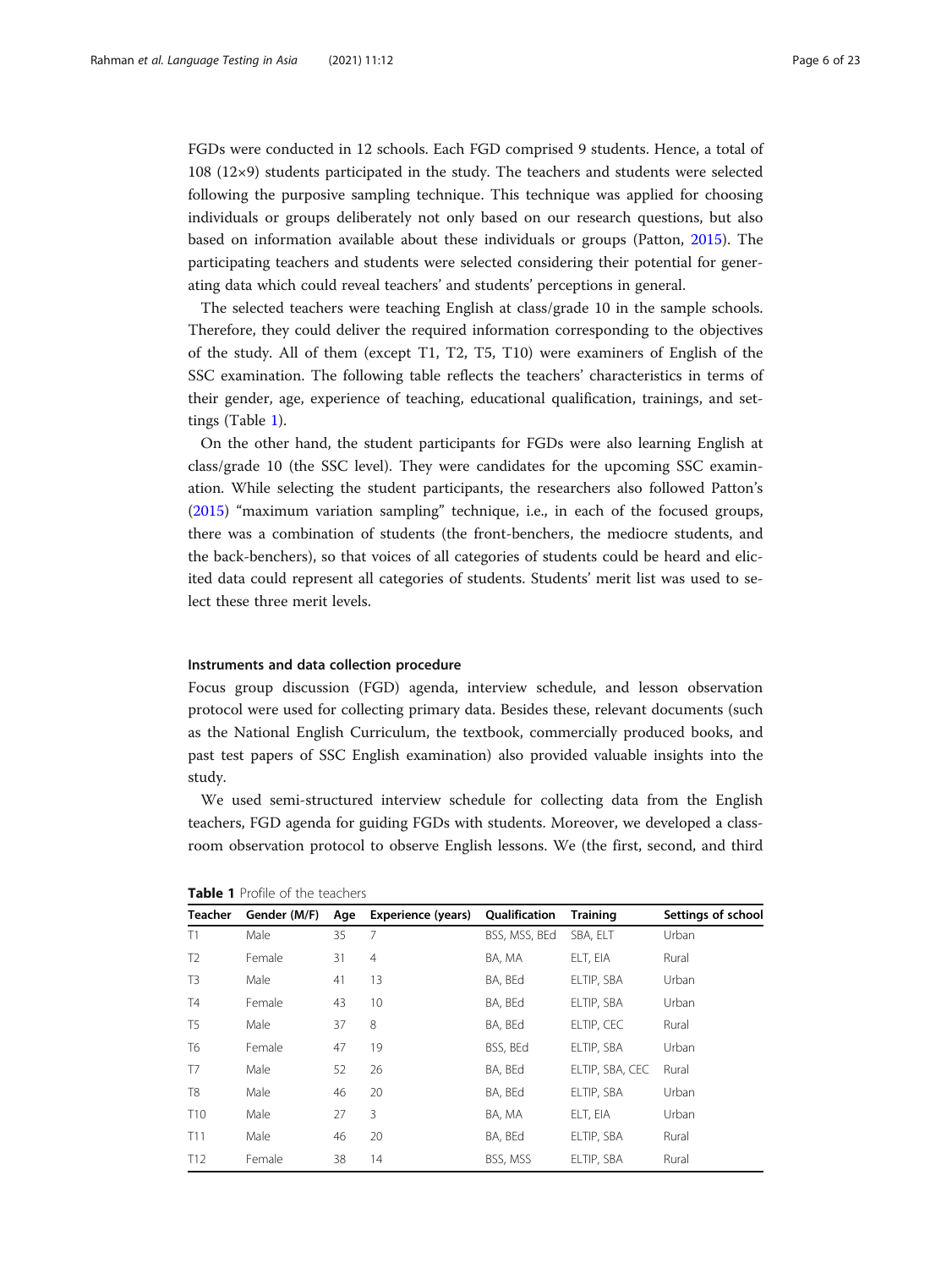authors of this paper) collected the data in two rounds with the two groups of participants spanning over a period of 3 months. In the first round, FGDs with the students were conducted while in the second round lesson observations and teacher interviews were conducted.

The objectives of the teacher interviews were to explore teachers' perceptions of the alignment of national English curriculum, their teaching practice, and SSC English examination, and how these perceptions contributed to the washback of SSC English tests. Q1 to Q3 of teacher interview elicited academic and professional information of the teachers, and Q4 to Q10 focused on how they perceived the test washback of SSC English. Q11 to Q12 were the concluding questions which explored their overall impressions about the washback of the SSC English tests on English teaching and learning. On the other hand, the objective of conducting FGDs was to understand how students perceived washback in their learning of English, their test preparation, and language proficiency. Q1 and Q2 of FGD agenda were starters of the discussion, Q3 to Q6 were main agenda which focused on the objectives of the study, and Q7 was the concluding agenda to have a summary of the conversation.

Interviews and FGDs were audio recorded with prior permission from the participants. These were carried out in Bangla because teachers and students preferred to converse in Bangla. These were transcribed verbatim and then translated into English. In order to confirm the reliability of the data, these translations were verified by one of our colleagues who teach English at a university in Bangladesh.

One English lesson of each of the twelve teachers was observed. The objective of lesson observation was to explore how the inter-relations between curriculum, textbook, testing, teaching, and learning were reflected in the classroom setting. Moreover, classroom observation data validated the claims teachers made in interviews since what teachers informed or claimed might differ from what happened in the classroom (Alderson & Wall, [1993;](#page-20-0) Watanabe, [2004](#page-22-0)). Each English lesson was around 35 min. A lesson observation protocol was used to capture the activities and interactions happening in the classroom. While observing lessons, we took notes on the protocol. This field note observational protocol produced a written account of what we, the observers, saw, heard, and experienced while collecting the data (Bogdan & Biklen, [1998\)](#page-20-0). The guiding principles for this field note observational protocol were as follows: (a) how objectives of the English curriculum were aligned with the objectives of the textbook and objectives of teachers' classroom instructions; (b) how the test tasks were aligned with the activities of the English textbook and activities in the classroom; (c) how activities in the classroom were facilitating students' language learning and their preparation for the SSC examination; and (d) what effects the SSC examination had on English teaching and learning in the classroom.

#### Data analysis

In order to analyze the qualitative data of a study, most of the researchers prefer to use a combination of approaches (Green & Thorogood, [2004](#page-21-0)). We followed the same path. A transcript-based analysis approach (for teacher interviews) and a tape-based analysis approach (for FGDs) (Onwuegbuzie, Dickinson, & Leech, [2009](#page-21-0)) were used to deal with the interview and FGD data. Each of the interviews and FGDs was transcribed word by word.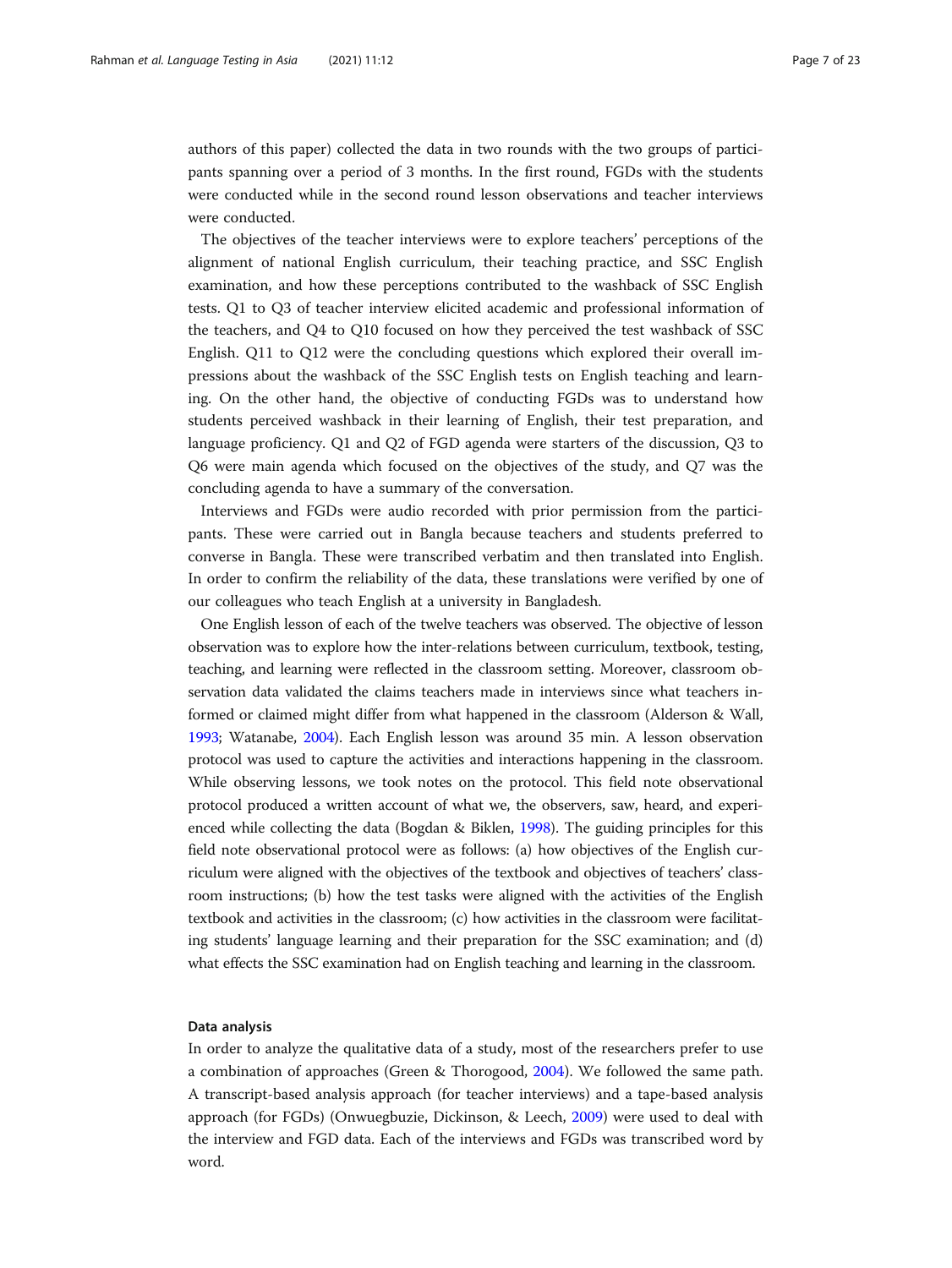To analyze the lesson observation data, we utilized "template analysis" technique, which comprises the development of a coding template. We developed a coding template which summarized the main themes we pointed out and classified them in a useful and meaningful way. Hierarchical coding was emphasized, using broad themes, incorporating subsequently narrower and more specific ones.

At the very outset, the data generated from documents, interview and FGD transcripts, and lesson observations underwent the process of selecting, focusing, simplifying, abstracting, and transforming the data which is termed as "data reduction" or "data condensation" (Miles & Huberman, [1994](#page-21-0)); p. 10, i.e., the entire data went through the process of organization and reconfiguration. Thus, the data was organized in such a manner that is not only manageable but also comprehensible pertaining to the phenomena being discussed. At this phase, writing summaries of the relevant parts of the documents; transcribing each interviews and FGDs; coding interview, FGD, and lesson observation data; and developing themes were done. Document analysis offered valuable insights into the objectives of English language teaching and learning, English test format, test tasks, value of test results, and their compatibility to the objectives of the curriculum, since they were vital in understanding and interpreting washback of SSC English examination. Hence, the focus of the summaries of the relevant parts of the documents was on the aims and objectives of language teaching and learning, and the description of how SSC English tests had to be conducted as outlined by the national English curriculum.

The analysis of interview and FGD data commenced after the transcription and familiarization with the data from the first interview and FGD. As we went through interview, FGD, and lesson observation data, we write memos to note down the emergent themes.

For each of the transcripts, lesson observation data, and documentary data, individual coding was done manually applying a word processing program. When coding was complete, the evidence for each code was reviewed. Recoding was also done once any coding discrepancies were identified. Majority of the time, we agreed on the preliminary coding, and for the remaining cases, we reached an agreement through discussion based on the review of preliminary data. Other members of the team who took part in the collection of data then provided feedback on results. Thus, data were coded before these were being classified into themes, and eventually connections were sought across the themes. Hence, thematic analysis (Braun & Clarke, [2006\)](#page-20-0) was applied to identify, analyze, organize, describe, and report themes found derived from the data set. Besides, following an inductive approach, the researchers allowed themes to derive from the data instead of having preconceived notions about washback of SSC English examination.

#### Validity of the findings

Several approaches were utilized to ensure the validity of the findings of our study. While analysing the data, we compared emerging themes constantly, by navigating back and forth between the data and the objectives of the study so that we could make sure that the findings of the study were rooted in the data (Miles & Huberman, [1994\)](#page-21-0). Secondly, we applied both method triangulation and data triangulation (Denzin, [1978](#page-21-0)).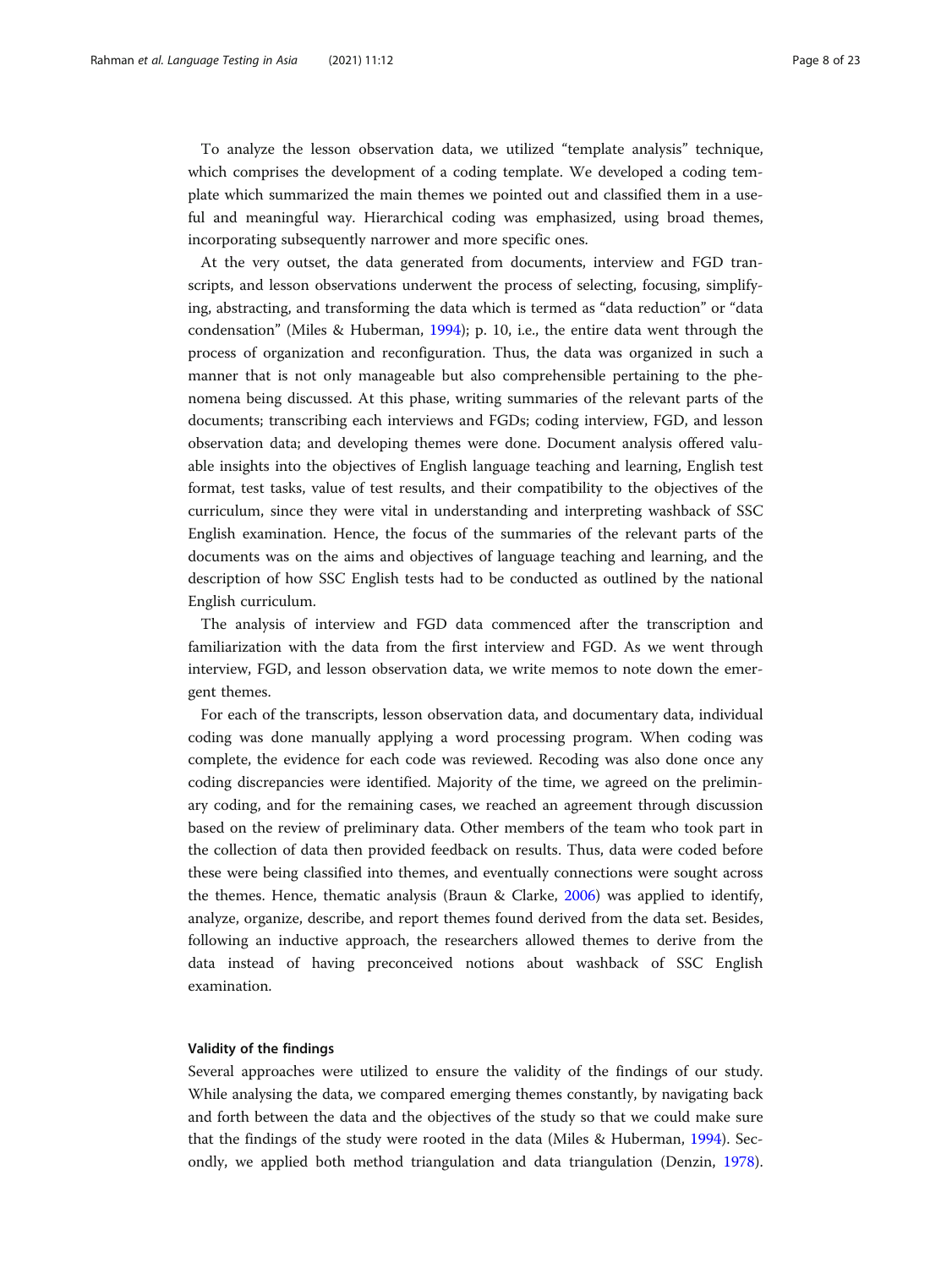Data triangulation was achieved by having different sets of data cross-checked. On the other hand, method triangulation was achieved by scrutinizing the data received from the interviews and FGDs against the relevant documents. Additionally, the trustworthiness and credibility of the findings was achieved by member checking (Lincoln & Guba, [1985](#page-21-0)). We shared the interview transcripts with the interviewees to validate the transcriptions. Nine of them confirmed that their views were duly replicated in the transcriptions. Rest of them, however, ask for minor corrections.

#### Major findings

The study found that washback, more specifically, significant negative washback of SSC English tests on English teaching-learning, exists. Negative washback was found on such facets as teaching-learning styles, teaching content, teaching methods and approaches, and classroom practices. These negative washback effects on English teaching-learning practice result from the stakes of the tests, respondents' attitudes towards the test, lack of a congruence between the objectives of the curriculum and the format of the tests, teachers' lack of comprehensive understanding about the curriculum, pressure from the guardians of the students to ensure good grades in the final/ SSC examination, etc.

#### SSC English tests as high-stakes tests

The findings of the study reveal that both teachers and learners of the current study consider SSC English tests as high-stakes tests. Findings received from interviews and FGDs confirm that the scores of these tests are used to evaluate students and assess schools, while simultaneously used by parents and schools to evaluate teachers. These considerations negatively influence (i.e., negative washback) English teaching-learning practice at secondary schools by encouraging both teachers and learners to be testoriented. During interviews, one of the teachers (T10) commented,

Students are literally spending almost half of the year learning SSC test-taking strategies. At schools in the classrooms, they are being taught the test-taking strategies through tutorials and then practicing mock tests. Day in and day out the SSC English test is in the vanguard of learning, spearheading all English language teaching and learning activities at school in grade IX and X. The pressure is paramount since the result of this public examination is the benchmark of sanction or reward for schools and teachers.

#### Incongruence between curricular objectives and test formats

The study has explored incongruence between curricular objectives and SSC English test formats, which also caused negative washback. All students in Bangladesh have to appear at two high-stake English tests (papers 1 and 2) for passing their secondary education level. An insight into these tests has been gained through an analysis of the official documents of the secondary level English language curriculum (including the format of the tests of the SSC examination) available at the website of the National Curriculum and Textbook Board (NCTB) of Bangladesh. It also contains the general theoretical framework of English language teaching and learning in the secondary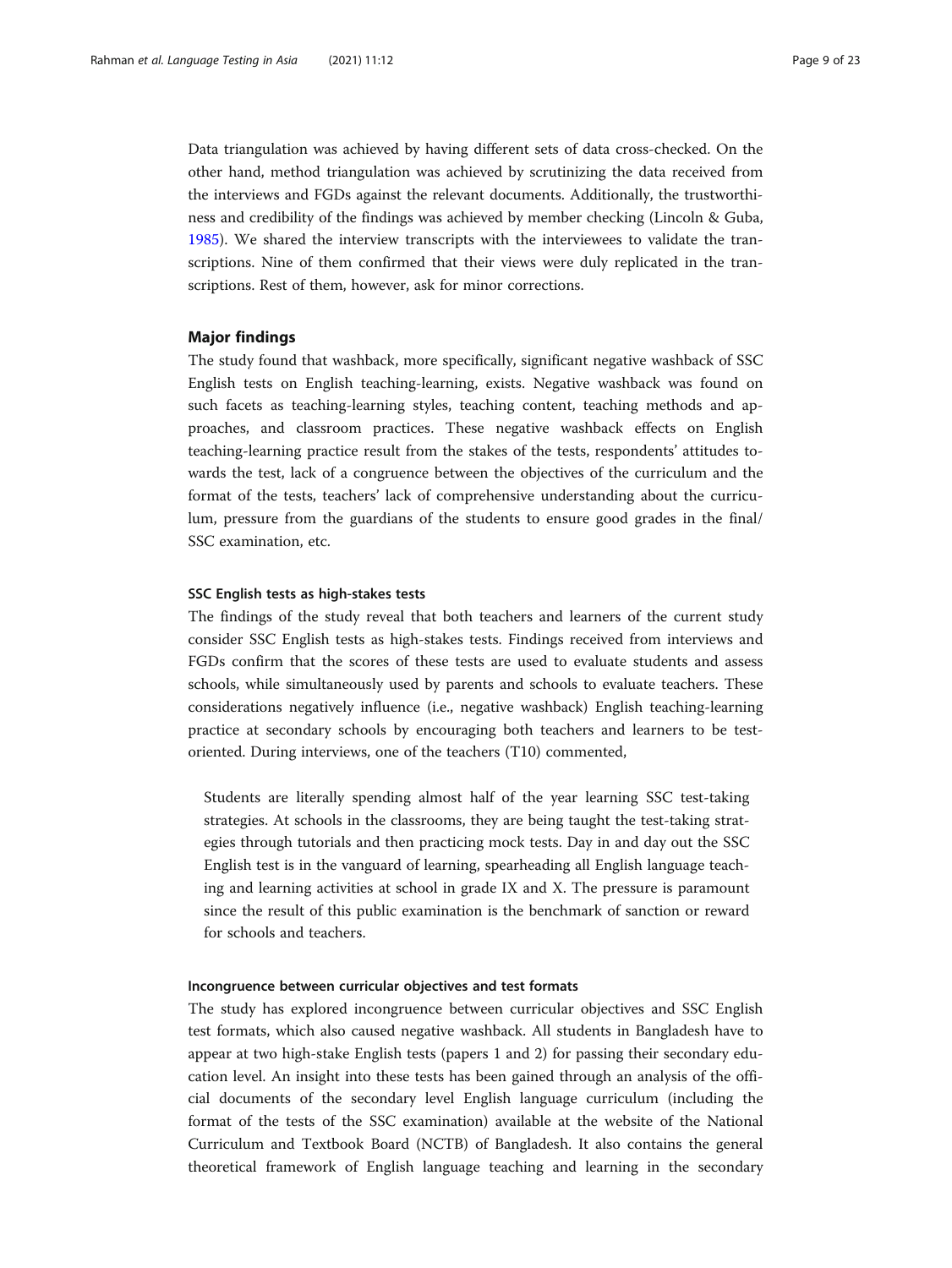<span id="page-9-0"></span>schools of Bangladesh. The *National Curriculum* [\(2012](#page-21-0)), which was developed by the NCTB, states two main objectives of English teaching (at class 9–10). These are (i) helping learners gain communicative competence in all four language skills, i.e., listening, speaking, reading, writing, and (ii) helping them use the gained competence for effective communication in real life situations (NCTB, [2012\)](#page-21-0).

But the SSC English tests can neither fulfil the curricular objectives, nor does it have construct validity. An analysis of the test formats and test items of the two high-stakes English tests (papers 1 and 2) shows that these compulsory tests that all the students have to take comprise only linguistic competence along with its 3 sub-competencies (textual competence, grammatical competence, and textual coherence), though the communicative competence must include both linguistic competence and pragmatic competence.

Table 2 shows that English tests are predominantly tests of grammatical competence and reading and writing skills. Out of the 27 items (shown in Table 2) of these tests, 13 test exclusively grammatical competence: knowledge of discrete vocabulary items or grammar structure. The other 14 items test textual competence or textual coherence and writing skills. In order to attempt the cloze tests, candidates need to know the right verb/word form or the correct preposition in a sentence. In some cases, they also need to understand relationships between adjacent clauses or sentences, asking them to choose the right conjunction or connector.

Other activities, like completing story and dialogue writing, which are potentially suitable for developing other competencies like speaking, cannot be exploited, and they

| English 1st paper (100 marks)                     |                   | English 2nd paper (100 marks)                     |                     |  |
|---------------------------------------------------|-------------------|---------------------------------------------------|---------------------|--|
| Part-A: reading test                              | 50<br>marks       | Part-A: grammar test                              | 60<br>marks         |  |
| 1. MCO                                            | $1 \times 7 = 7$  | 1. Cloze test with clues (vocabulary test)        | $0.5 \times 10 = 5$ |  |
| 2. Short questions                                | $2 \times 5 = 10$ | 2. Cloze test without clues (vocabulary<br>test)  | $0.5 \times 10 = 5$ |  |
| 3. Summarizing                                    | 10 <sup>°</sup>   | 3. Matching                                       | $1\times 5=5$       |  |
| 4. Information transfer                           | $1\times 5=5$     | 4. Fill in the blanks with right form of<br>verbs | $0.5 \times 10 = 5$ |  |
| 5. Gap filling without clues (vocabulary<br>test) | $1\times 5=5$     | 5.Change of speech/narration                      | 5                   |  |
| 6. Matching                                       | $1\times 5=5$     | 6. Transformation of sentences                    | $1 \times 10 = 10$  |  |
| 7. Rearranging                                    | $1 \times 8 = 8$  | 7. Completing sentences                           | $1\times 5=5$       |  |
| Part-B: writing test                              | 50<br>marks       | 8. Use of suffix and prefix                       | $0.5 \times 10 = 5$ |  |
| 8. Paragraph writing                              | 10 <sup>°</sup>   | 9. Tag questions                                  | $1\times 5=5$       |  |
| 9. Completing story                               | 10 <sup>1</sup>   | 10. Use of linking words                          | $1 \times 5 = 5$    |  |
| 10. Describing graph/chart                        | 10                | 11. Punctuation                                   | 5                   |  |
| 11. Letter writing                                | 10 <sup>°</sup>   | Part-B: composition                               | 40<br>marks         |  |
| 12. Dialogue writing                              | 10                | 12. Writing cover letter with CV                  | 8                   |  |
|                                                   |                   | 13. Letter writing                                | 10                  |  |
|                                                   |                   | 14. Paragraph writing                             | 10                  |  |
|                                                   |                   | 15. Composition writing                           | 12                  |  |

#### Table 2 English test item types (NCTB, [2012\)](#page-21-0)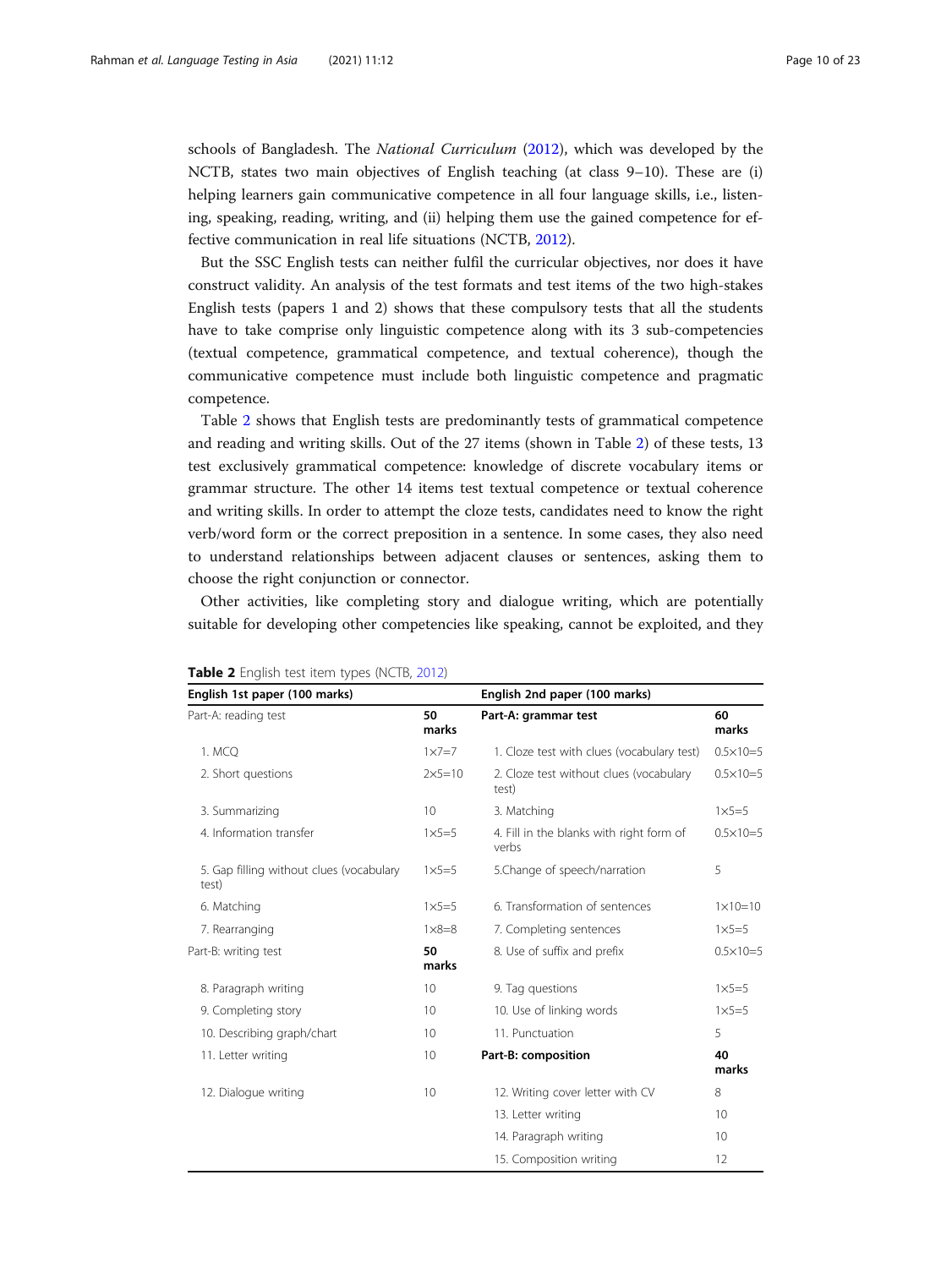may turn out to be rote memorization of written texts (or dialogues) because practicing dialogue has to be in the spoken form. This dialogue writing task is not authentic in that the test takers have to write a dialogue on a given topic. Dialogue is not something that can be meant for writing. This can never be a requirement for using the language in real life. The "text comprehension" items comprise simplified texts (short sentences with simplified structures and common vocabulary). These items consist of questions/ items which test operational understanding (the general idea and the intention of the given text, inferences that can be gained from the given text). These also include discrete vocabulary items and paraphrasing of phrases.

Thus, the test items in the SSC English tests range from those that assess the stock of vocabulary and mastery of basic grammar to those which ask for general understanding of short and simplified texts, along with making inferences of specific passages and writing different test items. Following this format of the test to the point, teachers were found to teach. One of the interviewed teachers (T4) commented,

Because of the exam's demands, and students' expectations, I myself and many teachers, I know, prefer to ignore the sections that are less frequently used in the final exam, such as some items of writing, listening and speaking tasks, telling students these are not important. Meanwhile, we focus on other aspects such as grammar, vocabulary and reading texts.

The tests have considerable focus on forms. In some cases, answering a test item without fully comprehending the meaning or the context of the text is also possible. Although some of the test items require comprehension beyond sentence level, the analysis of the test items explores that the larger discourse is never longer than one paragraph of non-authentic language. Moreover, the test items do not test pragmatic competence of the students. Furthermore, there is no provision of testing two (speaking and listening) skills of language.

#### Teachers' understanding and awareness of the curriculum

The teacher interview schedule started with a question which elicited teachers' understanding about national English curriculum (for class 9 and 10) and its objectives. Of the 12 English teachers, three teachers informed that they did not read/see the English curriculum at all, while five teachers lack clear idea about it, although what they shared about it and its objectives are in line with what has been written in the curriculum (see National Curriculum-English Class IX-X, p.34-69). The following is one of the examples of their opinions:

I do not have clear idea about the present English Curriculum. But I know the question patterns and the way questions are set in the present CLT based syllabus. This communicative curriculum expects that our students will be able to develop reading, writing and speaking skills (T8).

The rest (four) of the English teachers, however, had a clear and comprehensive understanding about the curriculum and its objectives, and they supported it. One of them (T5) said,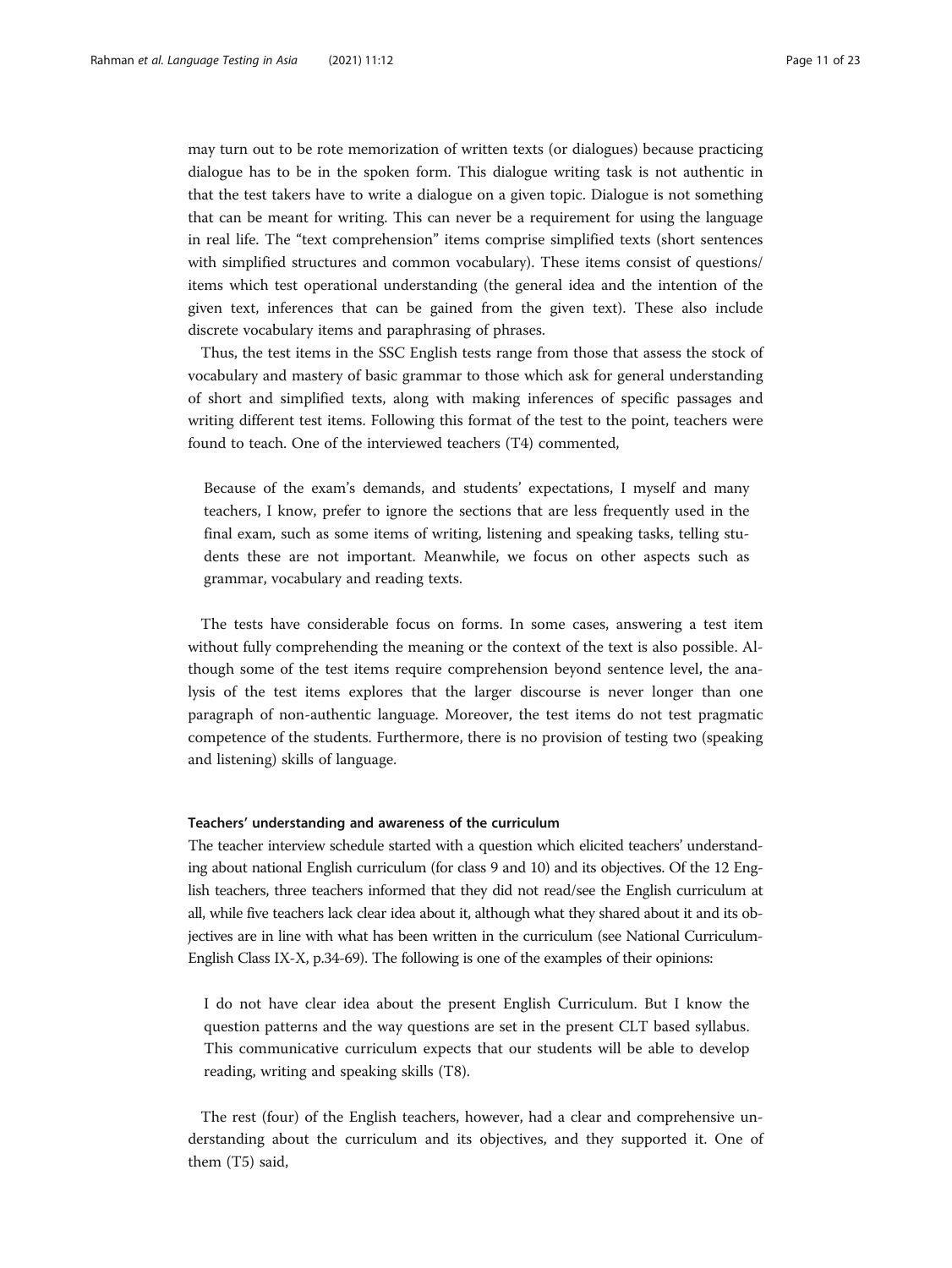I think the goals and objectives of the English Language curriculum for the students are to make them to learn English not only for passing the exams but also for using it in real life situation.

This lack of proper understanding and awareness of the objectives of curriculum is the consequence of negative washback of the examination. One of the reasons of such unawareness and negligence towards the curriculum, as reported by the interviewed teachers, is the mismatch between curricular objectives and test objectives, which correlates with our test analysis presented above.

#### Teachers' lack of assessment literacy

Teachers are always at the forefront as designers, developers, and users of language assessments. Hence, they have to be familiar with and proficient in the effective use of language assessment. As far as the teachers' understanding about the present assessment system is concerned, out of the twelve teachers, only three teachers have sufficient idea about it. The rest of them only follows the school syllabus and question formats of SSC English examinations. This study has explored that teachers' lack of language assessment literacy accelerated negative washback in the teaching and learning of English and hindered students' learning. Since they lack language assessment literacy, they simply follow the question formats of SSC English examinations. They were found to fail to utilize alternative and continuous assessment techniques to bring diversity in assessment. Hence, students' learning remains confined to those areas only (i.e., linguistic competence, textual competence, and grammatical competence) which are covered by the question items/formats. One of the interviewed teachers (T10) commented: "I normally develop exam question papers matching the SSC final exams. I use them to assess my students in monthly tests." During the FGDs, students also raised the same point that the test items of their class tests and terminal examination resembled previous years' SSC exam papers.

#### Negative attitude towards the tests

The study found that teachers possessed overall negative attitude towards the SSC English tests, which encouraged them to teach to the test. Teachers' attitudes towards and perceptions of tests and assessment process have the power to positively or negatively influence several aspects of teaching and learning. In the current study, although teachers had mixed reactions and attitudes, they were mostly negative. The findings of the study explore that the respondents' perceptions towards the test are greatly incompatible with the intended or positive washback of the test. The study found that out of the twelve teachers, only two consider the present assessment process appropriate for evaluating the learning outcomes and achieving the objectives of the English curriculum assuming its implementation in the ideal form.

This is appropriate in the sense that in the terminal examination students are assessed in reading and writing; and in the school based formative assessment system, listening and speaking can be tested. I mean the combination of formative assessment and terminal examination is appropriate for evaluating the students' learning outcome (T12).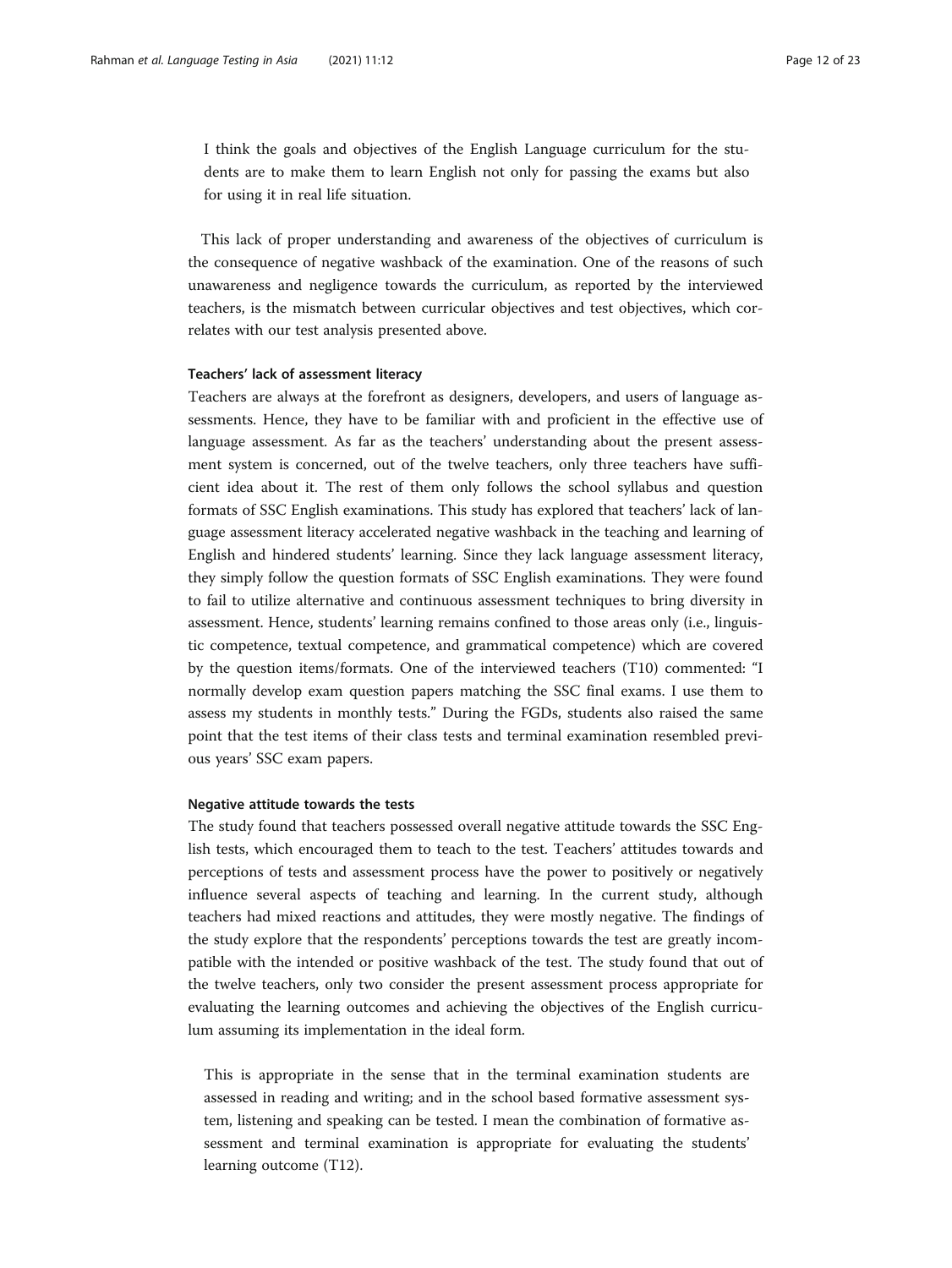Another teacher, however, had a mixed feeling about the current assessment system. For him, the current assessment system is more appropriate than the immediate past ones. He believed that because of the current assessment system his English classes were more effective than ever before. His students did not hesitate to communicate with him and could learn English with fun, which was favorable to achieving the learning outcomes. He, however, recommended including a compulsory monthly test in the classroom for the betterment of the students. Majority of them (nine out of twelve), on the contrary, believe the present assessment process is not appropriate for evaluating the learning outcomes and achieving the objectives of the English curriculum. They believed that there was a mismatch between current classroom practice of communicative language teaching-learning and assessment system. They opined that the existing assessment system focused on reading and writing only, ignoring the other two skills (i.e., listening and speaking). They believed that students learnt only for passing the examination, ignoring the real purpose of language learning. One of the teachers commented,

I think that present assessment system isn't appropriate for evaluating students' learning outcome of English language. In the current system, students learn only for passing examination, not for communicative language learning. It does not assess all skills. It gives emphasis on writing. There is a mismatch between current classroom practice of communicative language learning and assessment system (T7).

This is why, in the interview, some of them commented that students' performance in the final examination, i.e., assessing them through marks can hardly reflect their actual development of different language skills. On the other hand, during FGDs, some of the students also conveyed the same massage. FGD data also explored that similar to their teachers, learners did not hold positive attitude towards the tests. During FGDs, some of the students commented that SSC English tests were not comprehensive enough to demonstrate their actual language proficiency level because these tests only measured their mastery of grammar, reading, and writing ability.

Hence, one of the teachers suggested that some marks could be allocated to test students' speaking skill because according to his belief, his students did not practice speaking since speaking was not a part in the SSC English examinations and not included in the total marks of the said examinations. These findings indicate that learners learnt to the tests. Such phenomena demonstrate negative washback of SSC English tests on English teaching-learning practice at secondary schools.

From the study of the official documents of NCTB and the interviews with the teachers, it is understood that although in the test format of high-stakes English test of SSC examination there is no mark allocation and provision of testing speaking and listening competency of examinees, students at school are supposed to practice and take speaking and listening competency test. The data from teachers' interviews and national English curriculum confirm that 20 marks (out of 100 in English 1st Paper test) are allocated for testing students' competency in speaking (10 marks) and listening (10 marks) (Table [3](#page-13-0)). National English curriculum shows the skill-wise distribution of 100 marks in English 1st Paper test at school in the following way.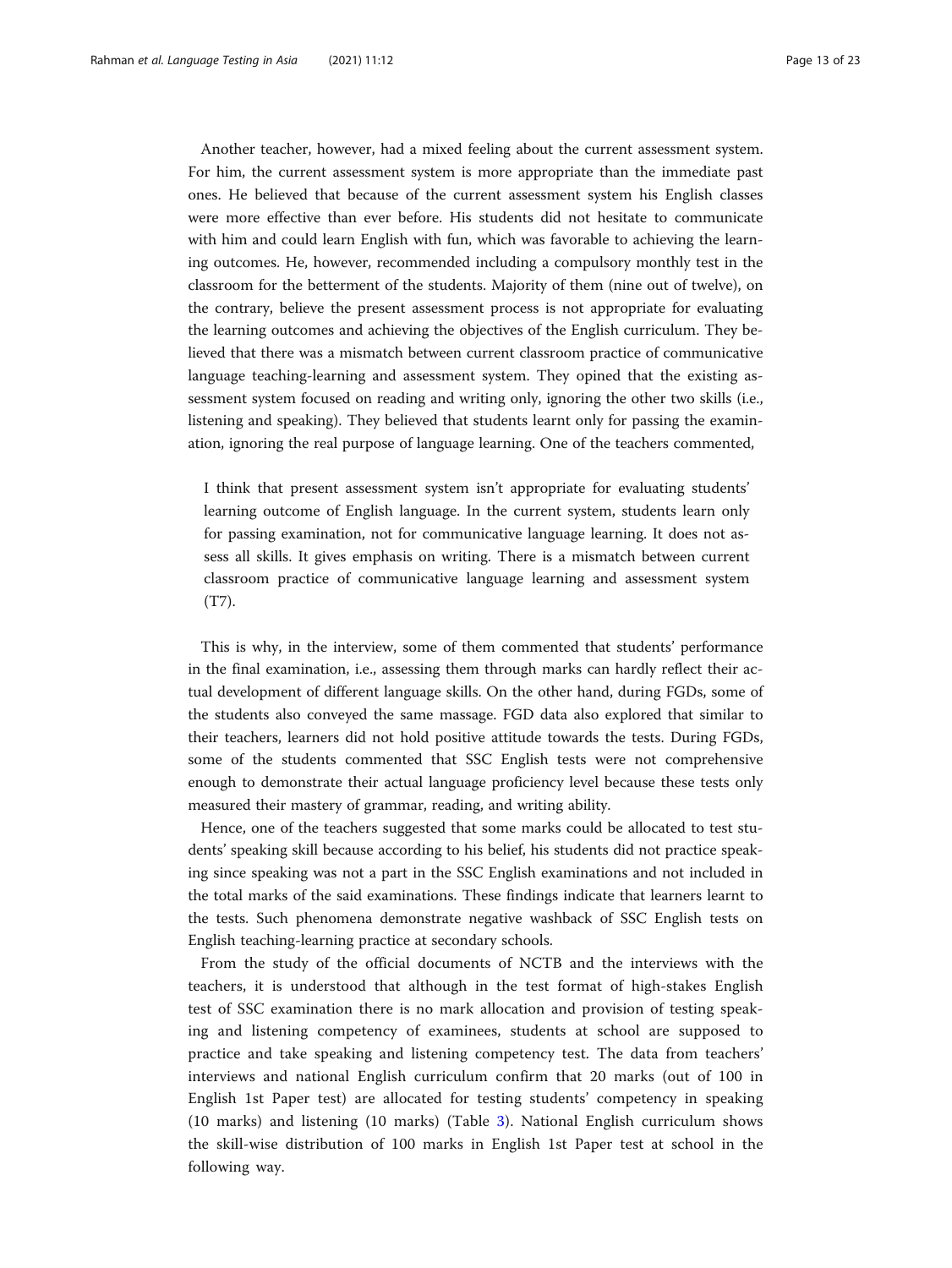| Distribution of marks for English 1st Paper |          |  |  |  |
|---------------------------------------------|----------|--|--|--|
| Listening*                                  | 10 marks |  |  |  |
| Speaking*                                   | 10 marks |  |  |  |
| Reading                                     | 40 marks |  |  |  |
| Writing                                     | 40 marks |  |  |  |

<span id="page-13-0"></span>Table 3 Distribution of marks for English 1st Paper (NCTB, [2012\)](#page-21-0)

The curriculum mentions that listening and speaking skills of the students will be assessed through continuous assessment, and these  $(10+10 = 20)$  marks will be added to the marks of final examination to ascertain their final grade (NCTB, [2012](#page-21-0)). Teachers, however, informed that since listening and speaking skills were not assessed in the SSC examination, and there was no allocation of marks for these, they neither engaged their students in practicing these skills in the classroom nor arranged any test. Rather, as parts of continuous assessment, model/mock tests replicating the SSC English examination formats were arranged. Here again, an evidence of strong negative washback is spotted, where teachers teach to the test.

Bearing the above perceptions of the current English curriculum and assessment system, different teachers considered different issues during the presentation of subject contents in the classroom. Data received from teacher interviews and classroom observations reveal these. Most of them informed that they tried to identify whether students understand the lesson or not. One of them (T4) said, "I identify the weak and silent students who do not talk in the classroom. I try to involve those weak students in a group". Another of them told that he put emphasis on how much benefit could be gained from the lesson and what students learnt from the lesson. Negative washback, however, reaches its highest limit when a teacher (T12) had to utter:

Our government stresses on increasing the pass rate. For that reason, I keep in mind that the poor students can pass the exam and advanced students can speak in English. So, I apply various techniques. For example, I give them letter writing task following the education board questions (i.e. the format of previous SSC examination papers).

#### Teachers' advice and its influence on students

Besides, this study's triangulated findings from teacher interviews, FGDs, and classroom observations also identified teachers' advice as a facilitating factor in creating washback on their students' language learning. Moreover, such advice is more often pertinent to learners' preparation for the tests than their development of language skill, and hence, creates negative washback. During FGDs, students informed that their teachers' preference and choice of chapters and topics got priority in the classroom teaching and learning. They also informed that their English teachers hardly involved them to practice learning and speaking English, instead they were taught the strategies to answer to the English questions to ensure high scores and good grades in the final examination. The interviewed teachers largely asserted that they were under pressure from the head teachers, the students, and the parents of the students to teach to the test so that students could obtain good grades in the final examination. The study, however, also explored that not only the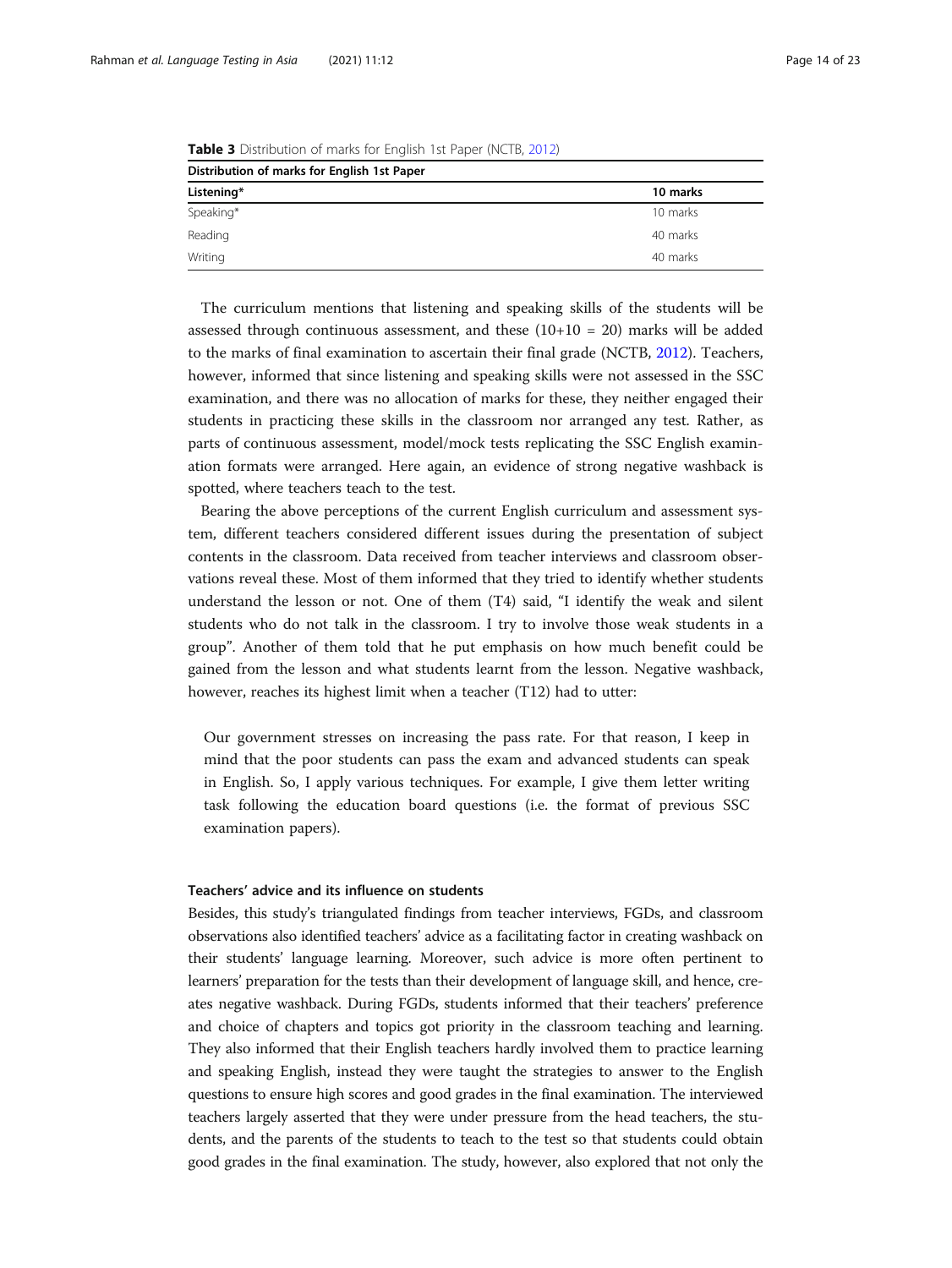teachers faced pressure and stress, students also experienced the same. During FGDs, students informed that they suffered from stress and anxiety because of the SSC English tests. During the interviews, one of the teachers commented,

My students are usually worried about how to pass the SSC examination. Consequently, I become worried. I also feel a lot of pressure on me. Therefore, I usually engage my students on drills of past SSC examination papers to familiarize them with the SSC test format. For example, once I am done with a chapter, I come up with some previous years' SSC examination questions. This was very useful and effective because I observed my students could perform well in the exam, and the school authority and parents and guardians were pleased with my students' result (T4).

Hence, teachers taught their students the examination taking strategies to prepare themselves for the final/SSC examination. Accordingly, our study explored that teachers' professional practice, and instruction for the SSC English tests formed the basis for learners' learning style and preparation for the tests.

Thus, this study reports how teachers and students, the participants (one of the three main factors [participants, processes, and products] of Hughes's trichotomy model of washback [1993] and the 3Ps of Saville [\(2009](#page-22-0))), were negatively influenced by the SSC English tests.

#### Washback processes

Processes, according to Hughes [\(1993\)](#page-21-0) in Bailey, [1996](#page-20-0)), refers to syllabus design, development of materials, changes in teaching-learning methodology, and strategies of assessment and testing among others. Just as the teachers stated in the interviews, the syllabus of the course was question format/item driven. So, they did not teach every chapter or usually chose to skip some of the activities and lessons of the textbook that were not or less expected to be set in the SSC examination. During the lesson observations, it was found that apart from reading exercises, most lessons dealt with discrete points, like adjectives, right form of words, vocabulary, and guided writing. More extensive writing tasks such as describing graphs/charts, composition writing, and completing stories were not dealt with in the classrooms, rather were assigned as homework before the topic was actually developed. The analysis of the classroom observation data showed that most of the activities conducted during the time of observations were directed towards the development of reading skill and grammatical competence (gap filling exercises, grammar exercises, and pronunciation practice). Beyond these were cloze exercises and guided writing tasks. Other activities, such as oral presentations and dialogue dramatizations, which are potentially suitable for developing other competencies, were not exploited. In other cases, the presentations consisted in reading aloud texts that contained several mistakes. There were evidences of the other students' not following or understanding the presentations or dialogues. During one of the lesson observation periods, the observer (1st author) himself found it difficult to understand them. The students were most of the time practicing rules in artificial exercises that focused on form, with predictable responses. Feedback on dialogues was very little, usually very general.

During FGDs with students, it was revealed that teachers mostly concentrated on test-oriented activities and ignored tasks and activities which were directly related to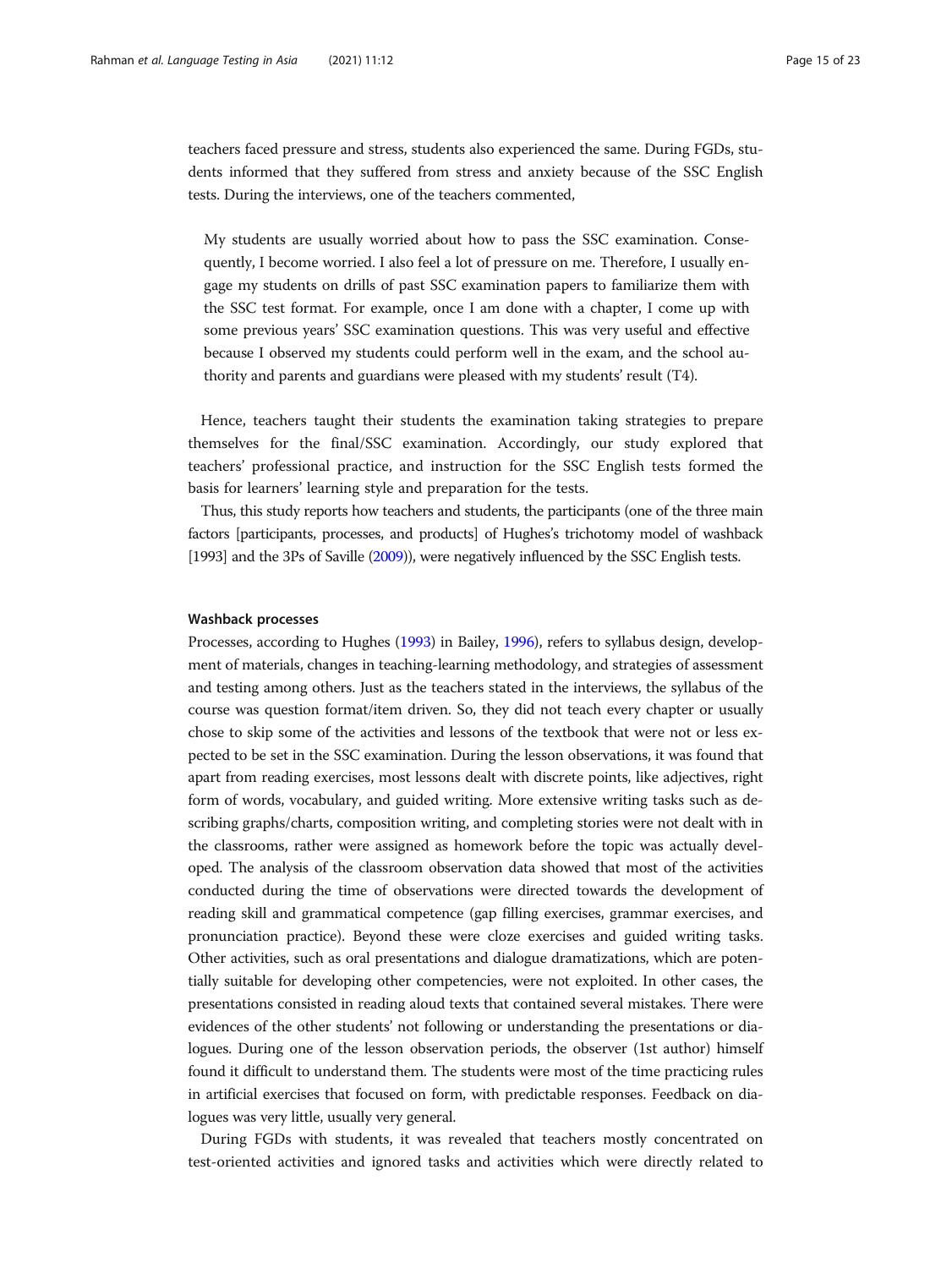passing the SSC examination. Positive attitude towards tests encourages learners to spend more time on learning than on preparing for the test, but similar to their teachers, students also did not bear favorable perception and attitude towards the tests.

Interview and FGD data explored that both the teachers and learners considered question papers of previous years' SSC English tests important for the preparation of the upcoming SSC English test. Most of the interviewed teachers and students were of the opinion that practicing these question papers of previous years' SSC English tests helped students got familiarized with the format and contents of the said tests and perform better in the examination.

Document analysis revealed that the publishers, who produced the commercial exam materials, collected all the English question papers mostly from the famous schools of the country just after the test examination (mock examination held at all schools of the country that is held 2 or 3 months before the actual SSC examination and that resembles the SSC examination) was over and the question papers of several past years' SSC English test. Then, they published them in a book commonly named Test Papers. This book was found to be very popular with both the teachers and the students.

#### Washback product

In a washback study, the products commonly refer to what is learned. In this case, the focus is supposed to be the development of communicative competence. However, the answer to what is learned can be derived from the activities done by students and how they are assessed in the classroom. Triangulated data from the three data instruments give us the following pictures about the activities in which students were engaged in the classrooms and in-class assessment done by the teachers.

As we can see from the analysis (Table [4\)](#page-16-0), students seem to be working exclusively towards the development of linguistic and grammatical competence rather than communicative competence. They learned two skills: reading skill and writing skill as they are the ones set in the SSC examination papers.

#### **Discussion**

In line with the findings and opinions of local researchers (Roshid, [2009](#page-22-0); Sultana, [2018](#page-22-0), [2019](#page-22-0)), the external SSC English tests were found to be considered high-stakes tests in our study. When external tests receive growing importance in measuring performances of students, teachers, and schools (Cheng, [2005;](#page-20-0) Dong, [2020](#page-21-0); Qi, [2005\)](#page-21-0), and teachers are under the pressure of parents', students', and school's expectation (Loumbourdi, [2016](#page-21-0); Papakammenou, [2016\)](#page-21-0), a risk remains that teachers, rather than contemplating on what they are teaching and being entirely mindful of the extent to which their professional practice (i.e., teaching) is impacted by external tests, begin to teach to the test (Ali & Hamid, [2020\)](#page-20-0) because they believe they are obliged to ensure good grades for the students and reputation of the academic institutions (Hardy, [2015](#page-21-0); Vlachos, [2019](#page-22-0)). Based on the findings of the current study, it may be the case with reading, writing, and grammar and vocabulary subtests. This case might be understood as positive washback if we only look at the findings from the point of view of reading and writing skills since these skills received more time, importance, and instruction. But, we cannot do this because learning a language is not confined to these two skills only. Such focus on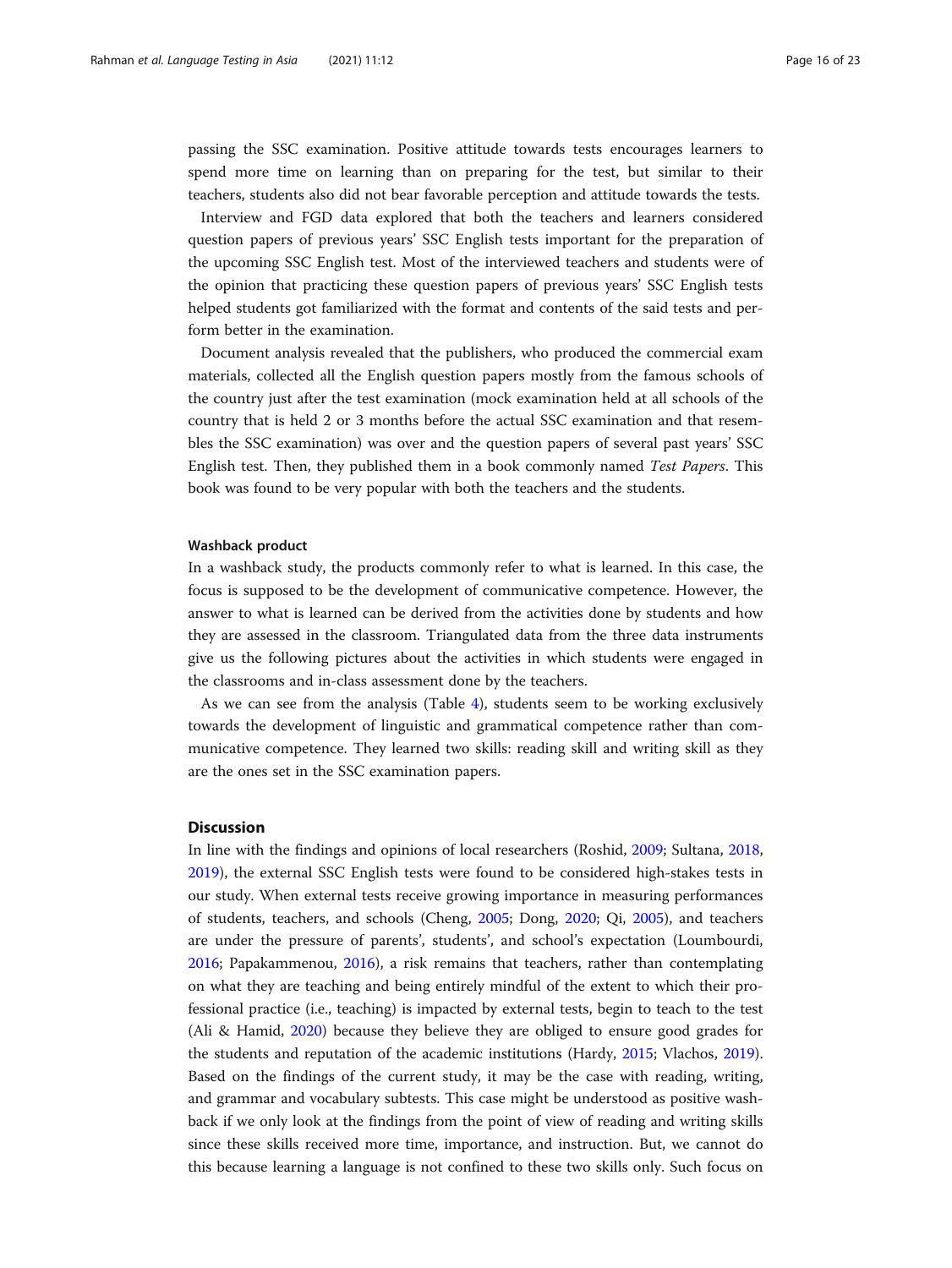| #               | Teachers' Activities and in-class assessment                                                                                                                                                                                                                       |  |  |  |  |
|-----------------|--------------------------------------------------------------------------------------------------------------------------------------------------------------------------------------------------------------------------------------------------------------------|--|--|--|--|
| T1              | Reading passage, paragraph writing on "Your first day at school"                                                                                                                                                                                                   |  |  |  |  |
| T <sub>2</sub>  | Asking questions orally based on reading passage                                                                                                                                                                                                                   |  |  |  |  |
| T <sub>3</sub>  | Reading passage, writing meanings of new vocabulary                                                                                                                                                                                                                |  |  |  |  |
| <b>T4</b>       | At first, the teacher showed students a picture and then asked them to explain the picture. Then,<br>the teacher translated the English text into Bangla. Finally, he involved them in writing dialogues.                                                          |  |  |  |  |
| T <sub>5</sub>  | Reading a passage, then filling in the blanks and answering questions.                                                                                                                                                                                             |  |  |  |  |
| T <sub>6</sub>  | During the entire period, the teacher read aloud from the text and students listened to him.<br>Sometimes, he wrote questions on board before reading from the text, and after finishing reading,<br>he asked for answer to those questions and students answered. |  |  |  |  |
| T7              | Teacher read a passage aloud. Then, he discussed some questions with the students. Finally, he<br>gave "fill in the blanks" as home-work exercise.                                                                                                                 |  |  |  |  |
| T8              | Teacher read a passage aloud and then students also read it. He involved them in pair work to do<br>the activities like answering the questions, identifying true/false statements followed by the<br>passage.                                                     |  |  |  |  |
| T <sub>9</sub>  | Sentence making with adjectives, reading passage, writing meanings of new vocabulary, paragraph<br>writing as HW                                                                                                                                                   |  |  |  |  |
| T <sub>10</sub> | Asking questions, matching table based on a reading passage                                                                                                                                                                                                        |  |  |  |  |
| T <sub>11</sub> | Teacher explained a reading passage with Bangla meaning, asked questions on the passage, and<br>assigned a home-work on writing a paragraph (about yourself)                                                                                                       |  |  |  |  |
| T <sub>12</sub> | Teacher read a passage aloud, told the meaning of new words, and assigned home-work based<br>on the same passage.                                                                                                                                                  |  |  |  |  |

<span id="page-16-0"></span>Table 4 Classroom activities and assessment practice

the part of both teachers and students rather produce counterproductive or negative washback effects on English teaching and learning.

This type of examination misaligned with the objectives of the curriculum generating potential negative washback. Green ([2007\)](#page-21-0) demonstrated that test design is intensely associated with positive or negative washback. He advocated that in order to exert positive washback, the design of the test should be closer to the focal construct. The more a test embodies target skills, the more positive would be washback (Johnson & Shaw, [2018\)](#page-21-0). When the objectives of any language test do not reciprocate the curricular objectives, it creates negative washback on language teaching and learning (Andrews, [2004](#page-20-0); Brown, [2004](#page-20-0)). The document analysis in our study disclosed misalignment between the test format of the SSC English tests and the objectives of the curriculum, which was also shown by Sultana [\(2018](#page-22-0)). The SSC English tests can neither fulfil the curricular objectives, nor does it have construct validity since it fails to measure what it is supposed to measure (Das, Shaheen, Shrestha, Rahman, & Khan, [2014](#page-21-0); Sultana, [2018](#page-22-0)) as it has been found. The test items of the SSC English tests fail to assess practical competence of the learners. Moreover, negative washback is also observed resulting from an absence of assessing speaking and listening skills (Sultana, [2018\)](#page-22-0) without which learners will be unable to use the language in everyday life where speaking and listening skills are more required that reading and writing skills (Al Amin & Greenwood, [2018](#page-20-0); Hoque, [2011,](#page-21-0) [2016](#page-21-0); Rahman et al., [2019;](#page-22-0) Sultana, [2019\)](#page-22-0).

On the other hand, teachers are among the factors that can mediate the washback of a test. Their classroom practice; perceptions about the curriculum and examination system; their nature, purposes, relevance, and appropriacy in the context, etc. play significant roles in creating positive or negative washback effect (Spratt, [2005](#page-22-0)). These aspects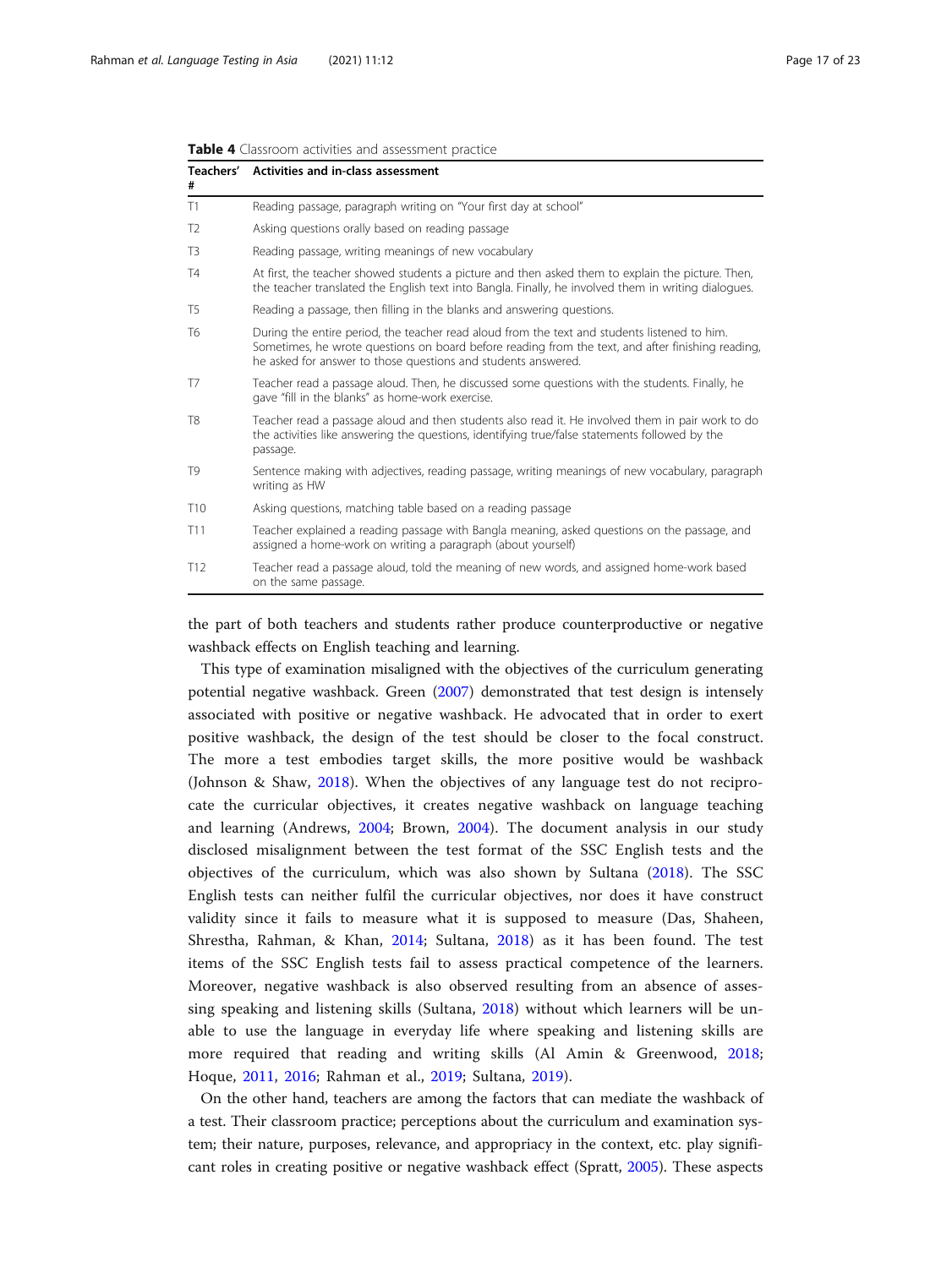were explored during the interviews with the English teachers. The study found teachers' lack of proper understanding and awareness of the objectives of curriculum augmented negative washback of the examination, which is also claimed by a number of previous washback studies. This finding of the current study confirms the findings of a similar study by Hoque ([2011](#page-21-0)). On the other hand, in her study, Chen [\(2002\)](#page-20-0) found that teachers preferred to teach to the test when they lacked sufficient idea and knowledge of curriculum goals. The mismatch between curricular objectives and test objectives was reported to be behind this lack. The study by Orafi and Borg [\(2009\)](#page-21-0) explored similar findings, i.e., mismatch between curricular objectives and test objectives created unawareness and negligence of teachers towards the curriculum.

Moreover, our study found that teachers lack literacy and training in language assessment, which is considered "professional suicide" in the academic arena (Popham, [2004](#page-21-0)) ; p. 82. Because of this lack of assessment literacy, teachers failed to understand the philosophy of the curriculum and language teaching, and students' learning remains confined to those test items only. Their failure to utilize assessment effectively encouraged students indirectly to ignore speaking and listening skills. Besides, exclusion of test items and marks for these skills in the said examinations discouraged them in this regard. These findings indicate that learners learn to the tests and support the view that if certain contents are not included in the test format, these get ignored or not underscored (Dong, [2018,](#page-21-0) [2020;](#page-21-0) Qi, [2005](#page-21-0)). Thus, negative washback of tests was generated, a finding that supports a previous study conducted by Sultana ([2019](#page-22-0)).

Furthermore, in this study, teachers' negative attitudes towards the tests also impacted several facets of language teaching and learning, such as their preparation for the class, administration practices, test quality, the meaning in test scores, and use of test information and scores (Urdan & Paris, [1994\)](#page-22-0). Teachers' attitudes to the SSC English tests, however, appeared to be pretty different from other similar studies. Amengual-Pizarro ([2009](#page-20-0)), Wall ([2005\)](#page-22-0), and Watanabe [\(2000\)](#page-22-0), for example, emphasized that the participant teachers had mixed yet positive attitudes to the introduced test. In the present study, however, teachers had mostly negative attitudes. Students expressed the same reaction to the SSC tests. They did not show positive attitude to the tests. Resultantly, teachers as well as students confirmed that the scores of SSC English examination could not be considered an appropriate indicator of English language proficiency of the students. Thus, this finding matches with the finding of a doctoral study conducted by Onaiba ([2013](#page-21-0)) who concluded that "students may gain high marks in the exam but their real levels of language lag behind, and they are unable to express themselves in real-life situations, or even produce any type of writing (2013, p. 265)." Such experience-based opinions of the interviewed teachers resonate the findings of previous washback studies conducted by Maniruzzaman [\(2012\)](#page-21-0), Xie [\(2013\)](#page-22-0), and Dong ([2018](#page-21-0), [2020](#page-21-0)) who found that spending more time in test preparation failed to achieve curricular objectives and learning outcomes.

One of the most important findings of the study was that teachers taught to the test, which was explored in several pioneer studies (Alderson & Wall, [1993;](#page-20-0) Cheng, [2005](#page-20-0); Qi, [2005\)](#page-21-0). In line with previous literature (Allen, [2016](#page-20-0); Sato, [2019;](#page-22-0) Shih, [2007;](#page-22-0) Xie & Andrews, [2012](#page-22-0); Zhan & Andrews, [2014](#page-22-0)), this study also explored that teachers' advice has significant role in producing washback on learners' learning. Such advice is in the form of guidelines for the students demonstrating the test-taking strategies. Teachers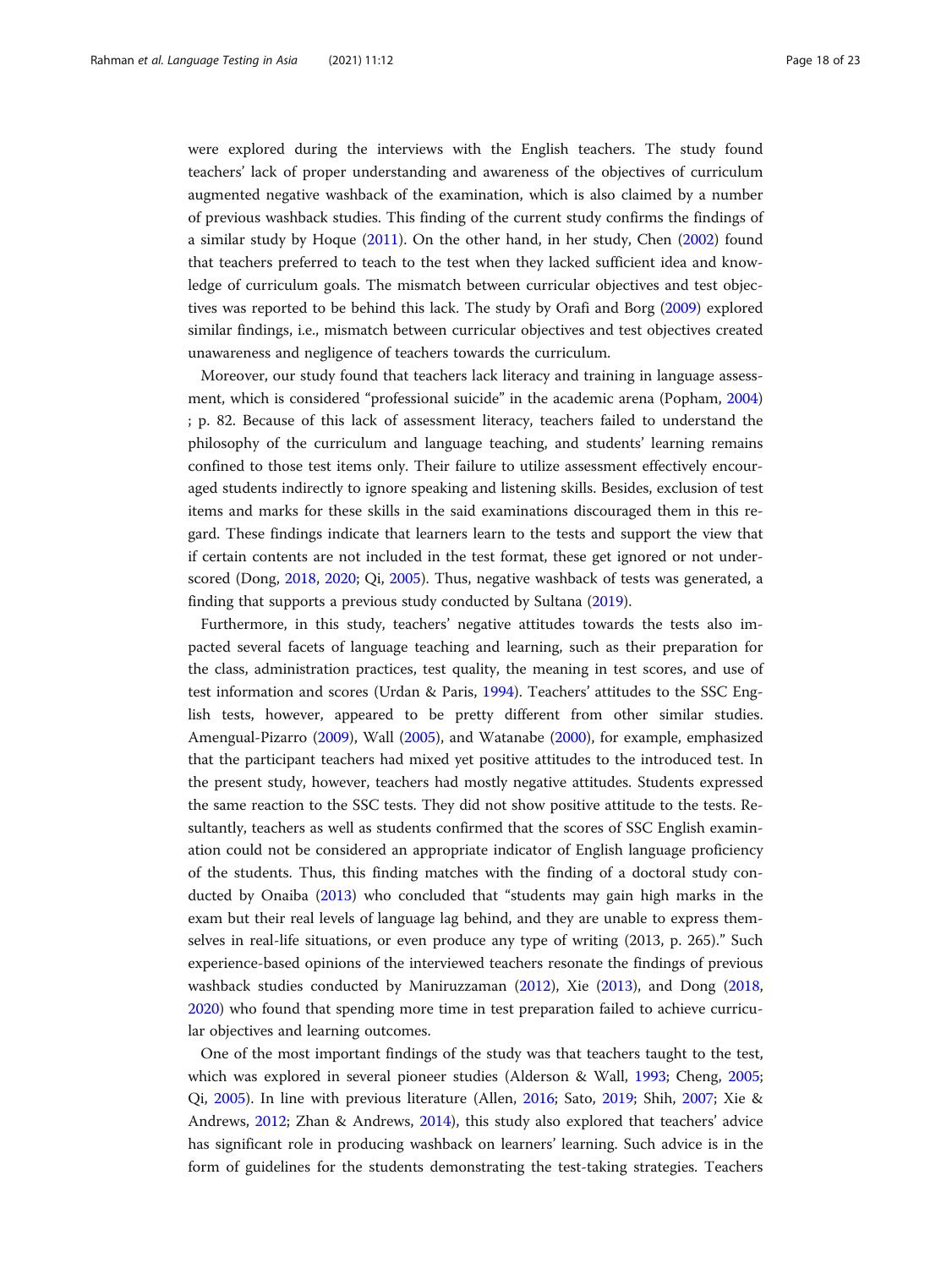narrowed the contents of the syllabus and skipped chapters considered less important for the tests. These findings correlate with the findings of the studies conducted by Allen [\(2016](#page-20-0)), Qi [\(2005](#page-21-0)), Rind et al. ([2019](#page-22-0)), and Sato ([2019](#page-22-0)), Shih ([2007](#page-22-0)), and Xie and Andrews [\(2012\)](#page-22-0). Moreover, the washback of these tests on the teaching methods of the teachers is negative as the teachers were found to employ whatever methods they deem perfect for assisting their students to prepare for the tests and score high grades (Alderson & Wall, [1993;](#page-20-0) Sultana, [2018](#page-22-0)). Furthermore, similar to the findings of the study by Zhan and Wan [\(2014\)](#page-22-0), our study explored that teachers' professional practice and instruction for the SSC English tests formed the basis for learners' learning style and preparation for the tests. These test preparation and test-focused learning enhanced candidates' test scores, the findings that match with previous studies though conducted in foreign contexts (e.g., Dong, [2020;](#page-21-0) Farnsworth, [2013;](#page-21-0) Holcombe, Jennings, & Koretz, [2013](#page-21-0)). For test preparation and test-focused teaching-learning, both teachers and students depended heavily on commercially produced exam materials, such as guide books, notebooks, and model/mock test books. The findings also have similarities with the study of Han et al. ([2004](#page-21-0)) in China. Their study also found that for their preparation of CET, the candidates are seriously reliant on test-related materials produced commercially. Besides, these findings also correspond with the findings of the studies conducted in the similar context by Al Amin and Greenwood ([2018](#page-20-0)), Green ([2007](#page-21-0)), Hoque ([2011](#page-21-0)), Rahman et al. [\(2019](#page-22-0)), Shih [\(2007](#page-22-0)), and Zhan and Andrews ([2014](#page-22-0)). They also found that the candidates depended highly on commercially produced test-focused notes and guidebooks. Thus, these phenomena clearly lead us to conclude that the SSC English tests have negative washback on English teaching, learning, and assessment practice at secondary schools of Bangladesh.

#### Conclusion and recommendations

Obtaining a good grade in the SSC examination is considered the keystone of the students' academic future in Bangladesh. Consequently, it has a substantial impact on the students, the schools, and the society as a whole. Despite spending a substantial amount of money and making several efforts by parents, educational institutes, and education ministry to assist students to cope up with the challenges of the SSC examination, its washback effect is unavoidable because of high-stakes it embodies for the stakeholders (especially the learners and teachers). A test can be reliable and a good one, but it can hardly influence students' learning and develop their competency in the effective and meaningful terms if the constructs of the test reflect the trail of real things only which is the case with the SSC English tests.

The current study explores clear indications of negative washback effects of the SSC English examination on the elements and aspects of English language teaching and learning process in the secondary schools of Bangladesh, in particular, its effect on what (the contents) and how (the methods) the English teachers teach, and its effect on what and how (means, ways, and styles) the students learn. English teachers devote majority of their class time to coaching their students for the final examination, rather than teaching a NCTB English curriculum that could assist their students to develop their language competence. In these circumstances, it is the policy makers who can play a decisive role in determining whether to continue English teachers and learners to the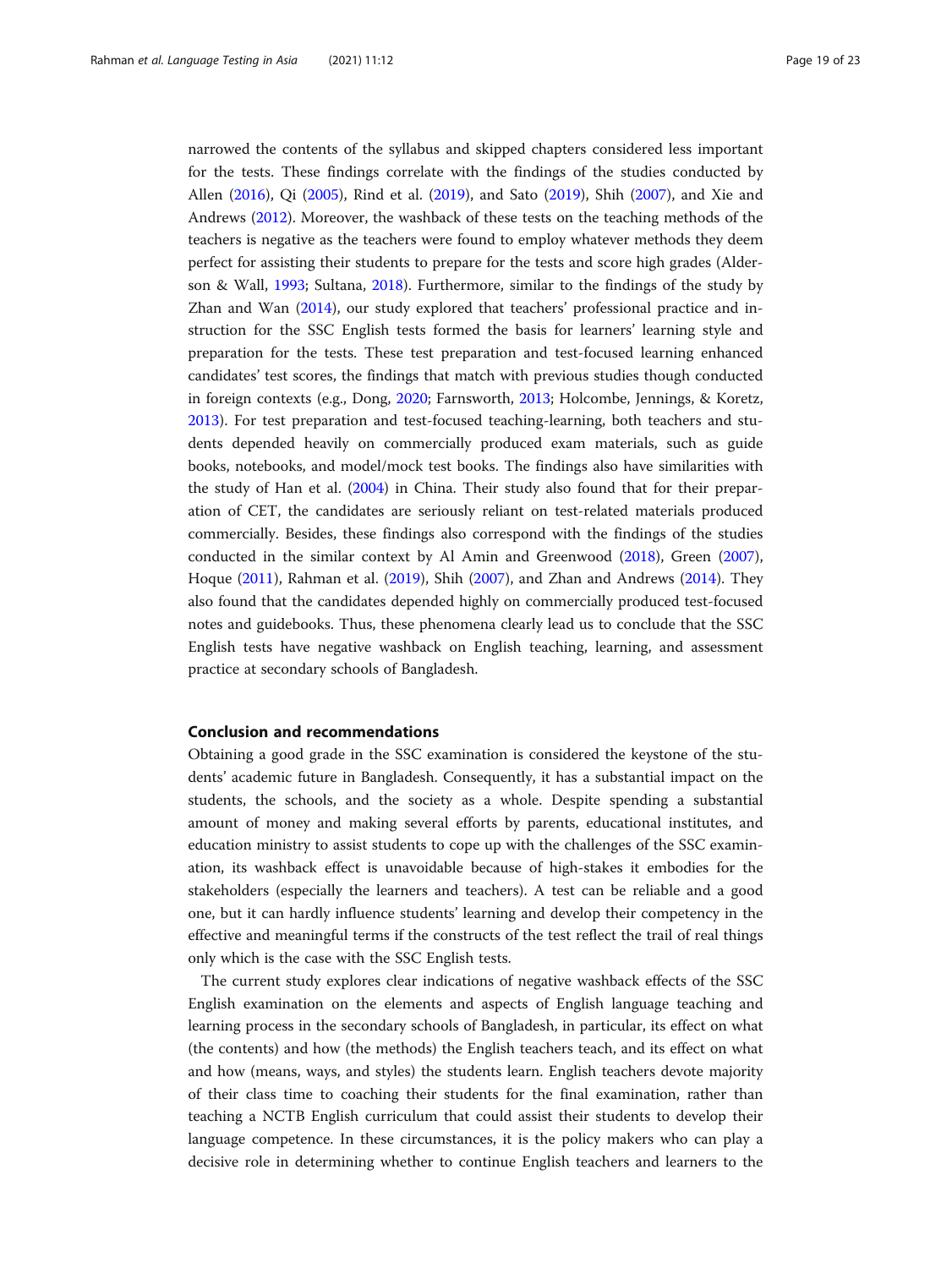high-stakes public examination or to encourage them to concentrate on real language teaching and learning.

The study carries certain implications for the decision makers; designers of curricula, assessment, and testing; teachers; and teacher trainers involved in the Bangladeshi educational system and elsewhere. The findings of the study lead to some suggestions on how the SSC English test can be improved. For example, massive revamping of the content, format, and test-items of the SSC English test is required. It should include test items covering all four language skills (namely, listening, speaking, reading, and writing skills) equally, avoid repetition of reading texts and other test-items including writing topics, etc.

The study, however, also explored that the SSC English test was not the sole reason behind the negative washback. Teacher characteristics, student characteristics, and contextual factors also play a significant role in this regard. It has found that washback of the SSC English tests is a complex phenomenon which include multiple stakeholders. Hence, ensuring effective and positive interplays among the components and elements of the current English education system will not be a simple and straight forward task. Required reform should have its beginning from the decision-making level ensuring inclusion and assimilation of the voices of all the stakeholders and available and required resources and swim through intervening level and finally end fruitfully with the implementing level. It is hoped that the findings and recommendations of the study will help the concerned authority to work effectively for future reforms.

#### Limitations and future research

Although the current study offers some significant insights into the washback of SSC English examinations, it has certain limitations. Since it is a qualitative study, the sample size of the study is limited. Hence, it is hard to term these samples as representative of all the schools of Bangladesh. However, the homogeneity and centralization of the school system in Bangladesh (Hossain & Tavakoli, [2008\)](#page-21-0) specify that even if the findings are specific to the particular research contexts, other schools are undeniably expected to be facing the same phenomena.

Notwithstanding its limitations, this study is one of very few studies that have reported empirical evidence of washback of SSC English examinations on English teaching and learning practice at secondary schools in Bangladesh. The findings of this study indicate that the washback of SSC English examinations is analogous in its complexity to the washback of high-stakes tests explored in previous large-scale studies conducted outside Bangladesh and hence, creates an extent of research study worthy of further investigation. Further large-scale studies employing multi methods research design with a greater number of respondents including parents, and administrators are required to be conducted in the secondary schools of Bangladesh so that a more insightful understanding of the washback of SSC English examinations can be gained.

#### Abbreviations

GTM: Grammar translation method; CLT: Communicative language teaching; IELTS: International English Language Testing System; TOEFL: Test of English as a Foreign Language; 3Ps: Participants, Processes and Products; MCQ: Multiple choice questions; CV: Curriculum vitae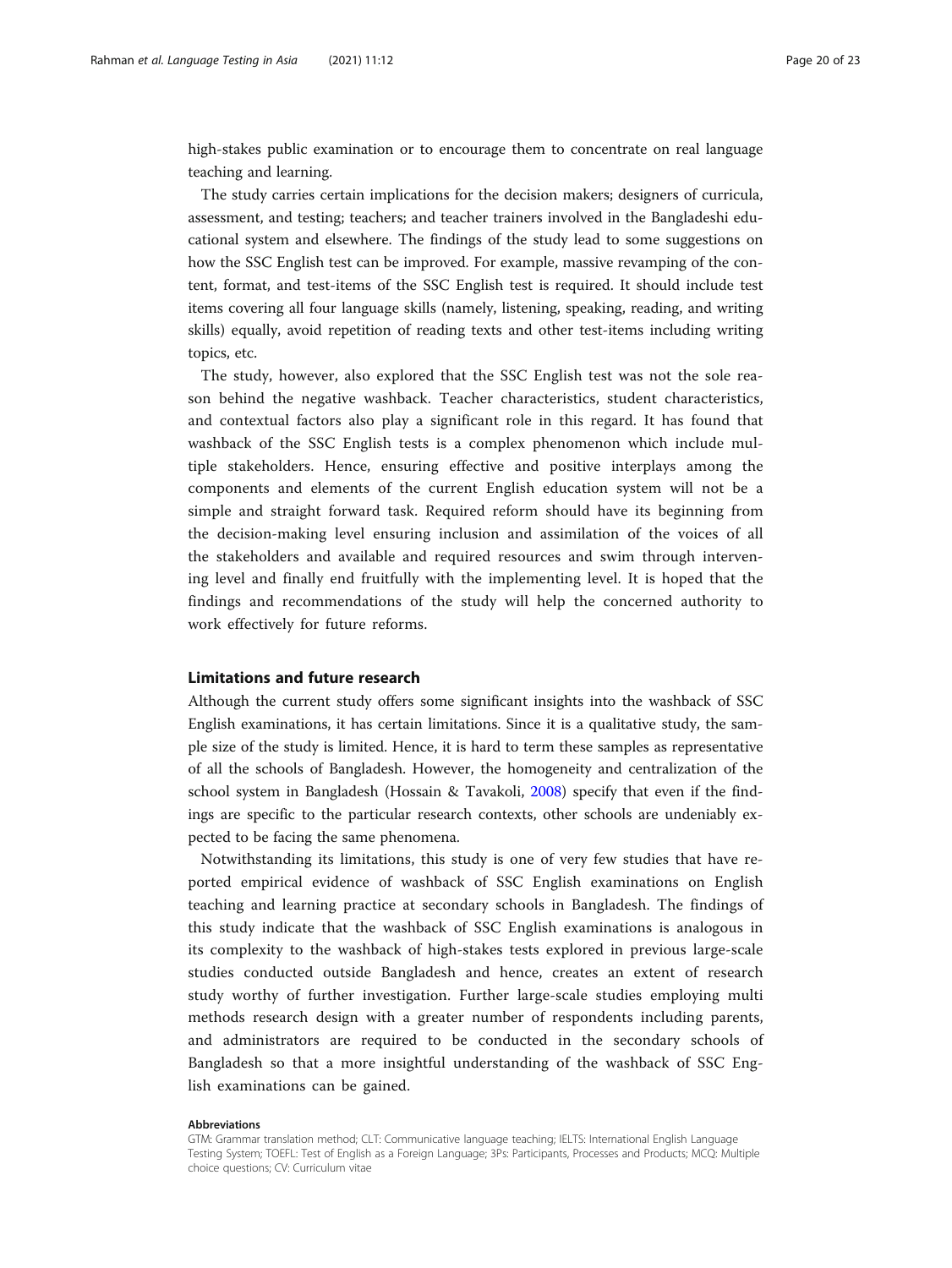#### <span id="page-20-0"></span>Acknowledgements

Not applicable

#### Authors' contributions

All authors had equal contribution in the process of the paper. The authors read and approved the final manuscript.

#### Authors' information

Ehsan Namaziandost was born in Shiraz Province of Iran in 1987. He holds an MA degree in TEFL from Islamic Azad University of Ahvaz. He got his Ph.D. in TEFL at Islamic Azad University, Shahrekord, Iran. His main interests of research are CALL, TEFL, Second Language Acquisition, Educational Psychology, Motivation and Anxiety, EFL Teaching and Learning, Language Learning and Technology, Teaching Language Skills, and Language Learning Strategies. His research papers and articles have been published by different international journals. Ehsan is an international reviewer who did more than 880 reviews up to now. Ehsan is a member of editorial boards of Current Psychology, Journal of Psycholinguistic Research, Language Testing in Asia, Frontiers in Psychology, Frontiers in Education, International Journal for Educational Integrity, BMC Psychiatry, BMC Psychology, SAGE Open, Journal of Language and

Education, Dialogic Pedagogy: An International Online Journal, International Journal of Language Education, Education Research International, Studies in English Language and Education (SiELE), and CALL-EJ. Ehsan is currently an Associate Editor in Frontiers in Psychology.

#### Funding

This study received no funding.

#### Availability of data and materials

The data that support the findings of this study are available from the corresponding author upon reasonable request.

#### Declarations

#### Competing interests

The authors declare that they have no competing interests.

#### Author details

<sup>1</sup>Department of English, Bangabandhu Sheikh Mujibur Rahman Maritime University, Dhaka, Bangladesh. <sup>2</sup>TESL, School of Education, Universiti Teknologi Malaysia, Johor Bahru, Malaysia. <sup>3</sup>English Language Institute, School of Humanities and Social Sciences, United International University, Dhaka, Bangladesh. <sup>4</sup>Department of English, Shahrekord Branch, Islamic Azad University, Shahrekord, Iran. <sup>5</sup>Department of English, College of Science and Humanities, Al-Kharj, Prince Sattam Bin Abdulaziz University, Al-Kharj, Saudi Arabia.

#### Received: 17 March 2021 Accepted: 8 June 2021 Published online: 01 July 2021

#### References

- Abu-Alhija, F. N. (2007). Large-scale testing: Benefits and pitfalls. Studies in Educational Evaluation, 33(1), 50–68. [https://doi.](https://doi.org/10.1016/j.stueduc.2007.01.005) [org/10.1016/j.stueduc.2007.01.005](https://doi.org/10.1016/j.stueduc.2007.01.005).
- Al Amin, M., & Greenwood, J. (2018). The examination system in Bangladesh and its impact: On curriculum, students, teachers and society. Language Testing in Asia, 8(1), 1–18.

Alderson, C. J., & Wall, D. (1993). Does washback exist? Applied Linguistics, 14(2), 115–129. [https://doi.org/10.1093/a](https://doi.org/10.1093/applin/14.2.115) [pplin/14.2.115](https://doi.org/10.1093/applin/14.2.115).

- Ali, M. M., & Hamid, M. O. (2020). Teaching English to the test: Why does negative washback exist within secondary education in Bangladesh? Language Assessment Quarterly, 17(2), 129-146. [https://doi.org/10.1080/15434303.2020.1717495.](https://doi.org/10.1080/15434303.2020.1717495)
- Allen, D. (2016). Investigating washback to the learner from the IELTS test in the Japanese tertiary context. Language Testing in Asia, 6(1), 7. [https://doi.org/10.1186/s40468-016-0030-z.](https://doi.org/10.1186/s40468-016-0030-z)
- Amengual-Pizarro, M. (2009). Does the English test in the Spanish university entrance examination influence the teaching of English? English Studies, 90(5), 582–598. <https://doi.org/10.1080/00138380903181031>.
- Andrews, S. (2004). Washback and curriculum innovation. In L. Cheng, Y. Watanabe, & A. Curtis (Eds.), Washback in language testing: Research context and methods, (pp. 37–52). Lawrence Erlbaum Associates.

Bailey, K. M. (1996). Language teacher supervision. Cambridge University Press.

Barnes, M. (2016). The Washback of the TOEFL iBT in Vietnam. Australian Journal of Teacher Education, 41(7), 158–174. [https://](https://doi.org/10.14221/ajte.2016v41n7.10) [doi.org/10.14221/ajte.2016v41n7.10.](https://doi.org/10.14221/ajte.2016v41n7.10)

Bogdan, R. C., & Biklen, S. K. (1998). Qualitative research for education: An introduction to theory and methods. Allyn and Bacon. Booher-Jennings, J. (2008). Learning to label: Socialisation, gender, and the hidden curriculum of high-stakes testing. British Journal of Sociology of Education, 29(2), 149–160. <https://doi.org/10.1080/01425690701837513>.

Braun, V., & Clarke, V. (2006). Using thematic analysis in psychology. Qualitative Research in Psychology, 3(2), 77-101. [https://](https://doi.org/10.1191/1478088706qp063oa) [doi.org/10.1191/1478088706qp063oa](https://doi.org/10.1191/1478088706qp063oa).

Brown, D. H. (2004). Language assessment principles and classroom practices. Pearson Education.

Chen, L.-M. (2002). Washback of a public exam on English teaching, Doctoral dissertation (). The Ohio State University. Cheng, L. (2005). Changing language teaching through language testing. Cambridge University Press.

Cheng, L., Andrews, S., & Yu, Y. (2011). Impact and consequences of school-based assessment in Hong Kong: Views from students and their parents. Language Testing, 28(2), 221–250.

Cheng, L., Andrews, S., & Yu, Y. (2010). Impact and consequences of school-based assessment in Hong Kong: Views from students and their parents. Language Testing, 28(2), 221–250.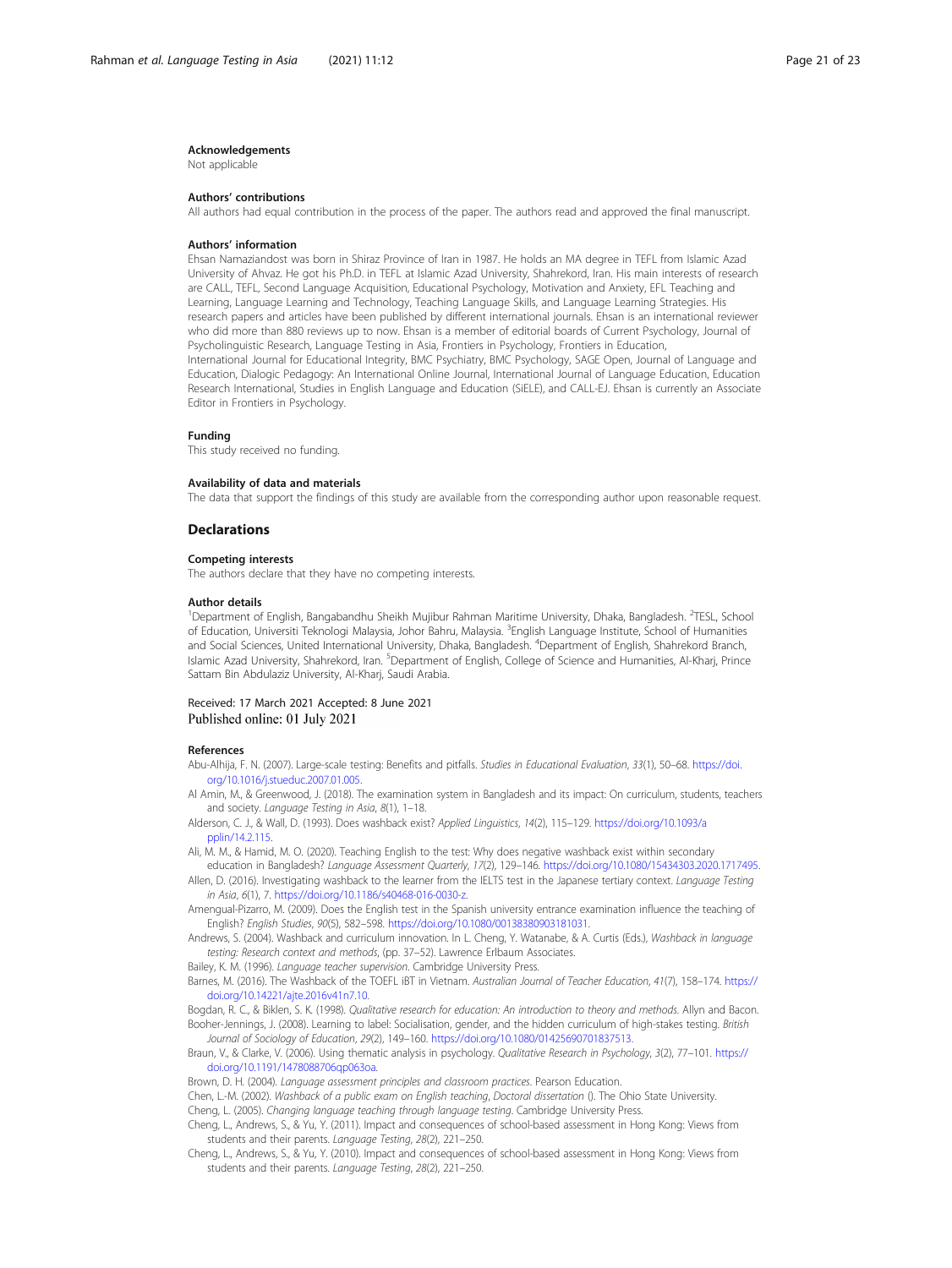<span id="page-21-0"></span>Cheng, L., & Curtis, A. (2004). Washback or backwash: a review of the impact of testing on teaching and learning. In L. Cheng, Y. Watanabe, & A. Curtis (Eds.), Washback in language testing: Research contexts and methods, (pp. 3–17). Lawrence Erlbaum Associates. [https://doi.org/10.4324/9781410609731-9.](https://doi.org/10.4324/9781410609731-9)

Cheng, L., Sun, Y., & Ma, J. (2015). Review of washback research literature within Kane's argument based validation framework. Language Teaching, 48(4), 436–470. [https://doi.org/10.1017/S0261444815000233.](https://doi.org/10.1017/S0261444815000233)

Das, S., Shaheen, R., Shrestha, P., Rahman, A., & Khan, R. (2014). Policy versus ground reality: Secondary English language assessment system in Bangladesh. The Curriculum Journal, 25(3), 326–343. [https://doi.org/10.1080/09585176.2014.909323.](https://doi.org/10.1080/09585176.2014.909323)

Denzin, N. (1978). Sociological methods. McGraw-Hill. Dong, M. (2018). A longitudinal study on NMET washback on out-of-class English learning of senior high school students.

Foreign Language Teaching in Schools, 41(7), 15–20.

- Dong, M. (2020). Structural relationship between learners' perceptions of a test, learning practices, and learning outcomes: A study on the washback mechanism of a high-stakes test. Studies in Educational Evaluation, 64, 100824. [https://doi.org/10.1](https://doi.org/10.1016/j.stueduc.2019.100824) [016/j.stueduc.2019.100824](https://doi.org/10.1016/j.stueduc.2019.100824).
- Farnsworth, T. (2013). Effects of targeted test preparation on scores of two tests of oral English as a second language. TESOL Quarterly, 47(1), 148–155. <https://doi.org/10.1002/tesq.75>.

Fulcher, G., & Davidson, F. (2007). Language testing and assessment: An advanced resource book. Routledge Applied Linguistics. Green, A. (2007). IELTS washback in context: Preparation for academic writing in higher education. Cambridge: Cambridge University Press.

Green, J., & Thorogood, N. (2004). Qualitative methods in health research. Sage.

Hamid, M. O., & Baldauf, R. B. (2008). Will CLT bail out the bogged down ELT in Bangladesh? English Today, 24(3), 16–24. [https://doi.org/10.1017/S0266078408000254.](https://doi.org/10.1017/S0266078408000254)

Han, B., Dai, M., & Yang, L. (2004). Problems with college English test as emerged from a survey. Foreign Languages and Their Teaching, 179, 17–23.

Hardy, I. (2015). A logic of enumeration: The nature and effects of national literacy and numeracy testing in Australia. Journal of Education Policy, 30(3), 335–362. [https://doi.org/10.1080/02680939.2014.945964.](https://doi.org/10.1080/02680939.2014.945964)

Hayes, B., & Read, J. (2004). IELTS test preparation in New Zealand: Preparing students for the IELTS academic module. In L. Cheng, Y. Watanabe, & A. Curtis (Eds.), Washback in language testing: Research contexts and methods, (pp. 97–111). Lawrence Erlbaum Associates.

Holcombe, R., Jennings, J., & Koretz, D. (2013). The roots of score inflation: An examination of opportunities in two states' tests. In G. Sunderman (Ed.), Charting reform, achieving equity in a diverse nation, (pp. 163–189). Greenwich: Information Age Publishing.

Hoque, M. E. (2011). Washback of the public examination on teaching and learning English as a foreign language (EFL) at the higher secondary level in Bangladesh, Doctoral dissertation (). Jahangirnagar University.

Hoque, M. E. (2016). Teaching to the EFL curriculum or teaching to the test: An investigation. The EDRC Journal of Learning and Teaching, 1(1), 6–30.

Hossain, N., & Tavakoli, H. (2008). School choice in Bangladesh. Report to DFID Bangladesh, (p. 8). Oxford Policy Management. Hughes, A. (1993). Testing for language teachers. Cambridge University Press.

Johnson, M., & Shaw, S. (2018). What is computer-based testing washback, how can it be evaluated and how can this support practitioner research? Journal of Further and Higher Education, 43(9), 1255–1270. [https://doi.org/10.1080/03](https://doi.org/10.1080/0309877X.2018.1471127) [09877X.2018.1471127](https://doi.org/10.1080/0309877X.2018.1471127).

Lincoln, Y. S., & Guba, E. G. (1985). Naturalistic inquiry. Sage Publications.

- Loumbourdi, L. (2016). Examining the quality and quantity of the washback effect of the FCE test in Greece. In D. Tsagari (Ed. ), Classroom-based assessment in L2 contexts, (pp. 96–117). Cambridge Scholars Publishing.
- Maniruzzaman, M. (2012). Relations of washback to the teachers of English as a foreign language at the SSC level. Bangladesh Journal of Public Administration, 8(2), 1–15.
- Maniruzzaman, M., & Hoque, M. E. (2010). How does washback work on the EFL syllabus and curriculum? A case study at the HSC level in Bangladesh. Language in India, 10(12), 49–88.
- McNamara, T. (2000). Language testing. Oxford University Press.

Miles, M. B., & Huberman, A. M. (1994). Qualitative data analysis: An expanded source book. Sage Publications.

Minarechová, M. (2012). Negative impacts of high-stakes testing. Journal of Pedagogy, 3(1), 82–100. [https://doi.org/10.2478/v1](https://doi.org/10.2478/v10159-012-0004-x) [0159-012-0004-x](https://doi.org/10.2478/v10159-012-0004-x).

- NCTB (2012). National curriculum (English). NCTB.
- Nuby, M. M. H., Rashid, R. A., & Hasan, M. R. (2019). Practices and outcomes of communicative language teaching in higher secondary schools in rural Bangladesh. Qualitative Research in Education, 8(2), 148–181. [https://doi.org/10.17583/qre.201](https://doi.org/10.17583/qre.2019.4093) [9.4093.](https://doi.org/10.17583/qre.2019.4093)
- Nur, S., & Islam, M. (2018). The (Dis)connection between secondary English education assessment policy and practice: Insights from Bangladesh. International Journal of English Language Education, 6(1), 100–132.
- Odo, D. M. (2012). The impact of high school exit exams on ESL learners in British Columbia. English Language Teaching, 5, 1–8.
- Onaiba, A. M. (2013). Investigating the washback effect of a revised EFL public examination on teachers' instructional practices, materials and curriculum, Doctoral dissertation (). University of Leister.

Onwuegbuzie, A. J., Dickinson, W. B., & Leech, N. L. (2009). A qualitative framework for collecting and analyzing data in focus group research. International Journal of Qualitative Methods, 8(3), 1–21. [https://doi.org/10.1177/160940690900800301.](https://doi.org/10.1177/160940690900800301)

Orafi, S., & Borg, S. (2009). Intentions and realities in implementing communicative curriculum reform. System, 37(2), 243–253. <https://doi.org/10.1016/j.system.2008.11.004>.

Papakammenou, I. (2016). A washback study of the teaching practices used in EFL multi-exam preparation classes in Greece. In D. Tsagari (Ed.), Classroom-based assessment in L2 contexts, (pp. 118–137). Cambridge Scholars Publishing.

Patton, M. Q. (2015). Qualitative research & evaluation methods. Thousand Oaks: SAGE.

Popham, W. J. (2004). Why assessment illiteracy is professional suicide. Educational Leadership, 62(1), 82-83.

Qi, L. (2005). Stakeholders' conflicting aims undermine the washback function of a high-stakes test. Language Testing, 22(2), 142–173.